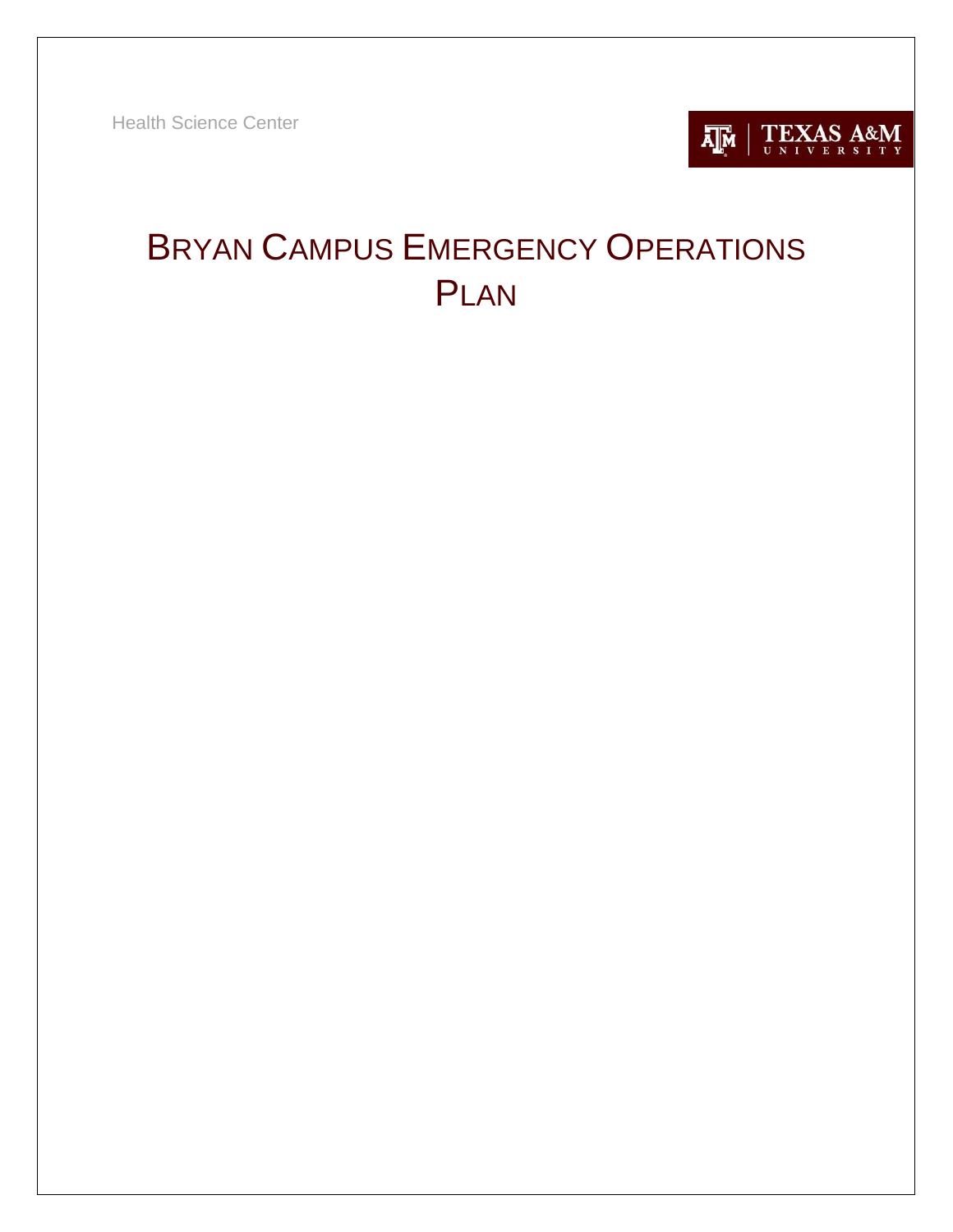### **SIGNATURES OF APPROVAL**

This Emergency Operations Plan and its contents is a guide to how the Texas A&M University Health Science Center – Bryan campus prepares for and responds to emergency situations. It is intended to capture specific authorities and best practices for managing incidents of any size and scope that may impact the building and the occupants.

This plan shall apply to all persons participating in mitigation, preparedness, response and recovery efforts on the Bryan campus. Furthermore, tasked departments and personnel shall maintain their own procedures and actively participate in the training, exercising and maintenance needed to support this plan.

This plan and its supporting contents are hereby approved, supersedes all previous editions, and is effective immediately upon the signing of all signature authorities noted below.

| Recommended                                                                                                              |  |
|--------------------------------------------------------------------------------------------------------------------------|--|
| Rayellen Milburn<br>Associate Vice President for Administration<br><b>Texas A&amp;M University Health Science Center</b> |  |
|                                                                                                                          |  |
| Christopher M. Meyer<br>Associate Vice President, Safety & Security<br><b>Texas A&amp;M University</b>                   |  |
|                                                                                                                          |  |
| Greg Hartman<br><b>Senior Vice President</b>                                                                             |  |

Texas A&M University Health Science Center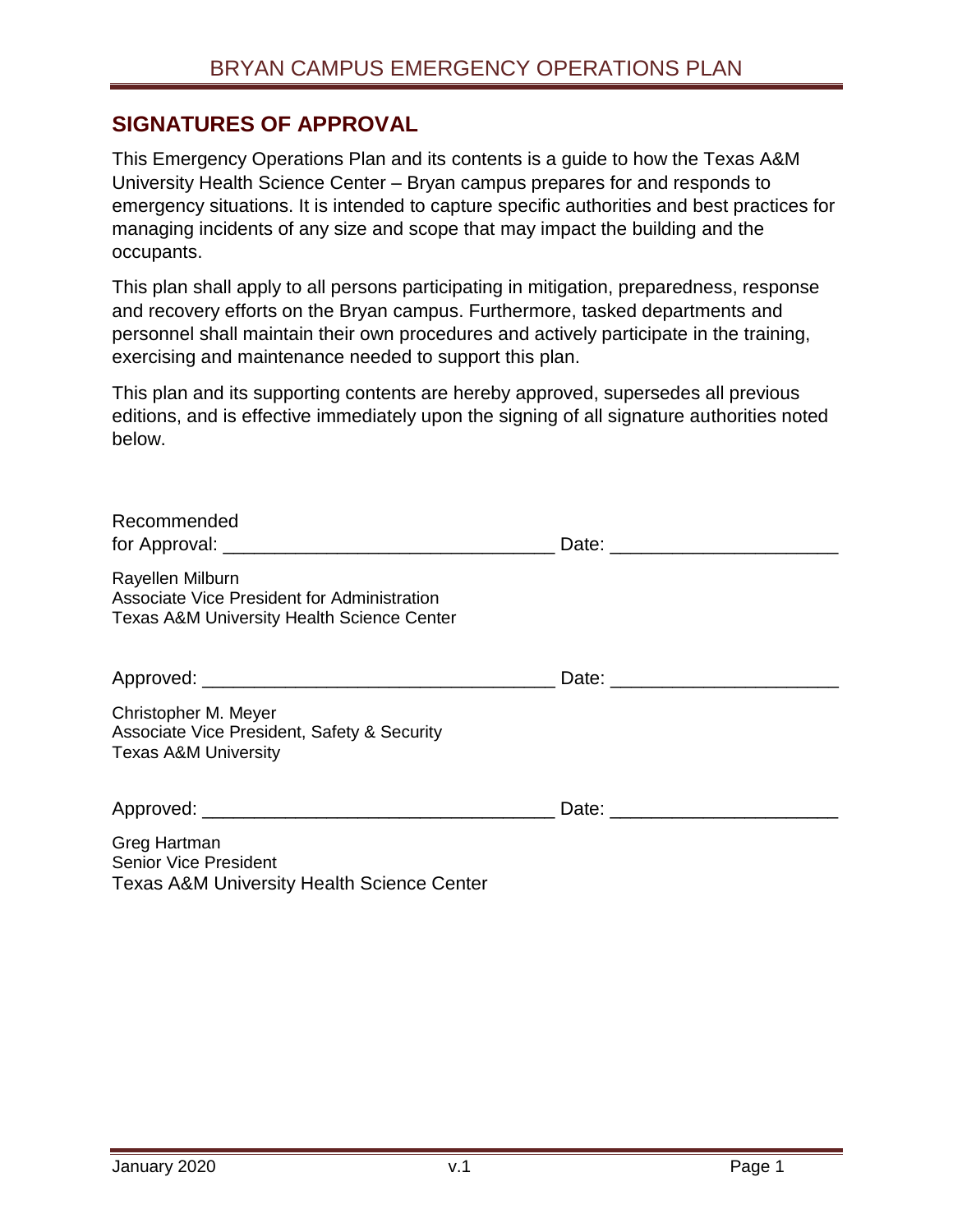# <span id="page-2-0"></span>**TABLE OF CONTENTS**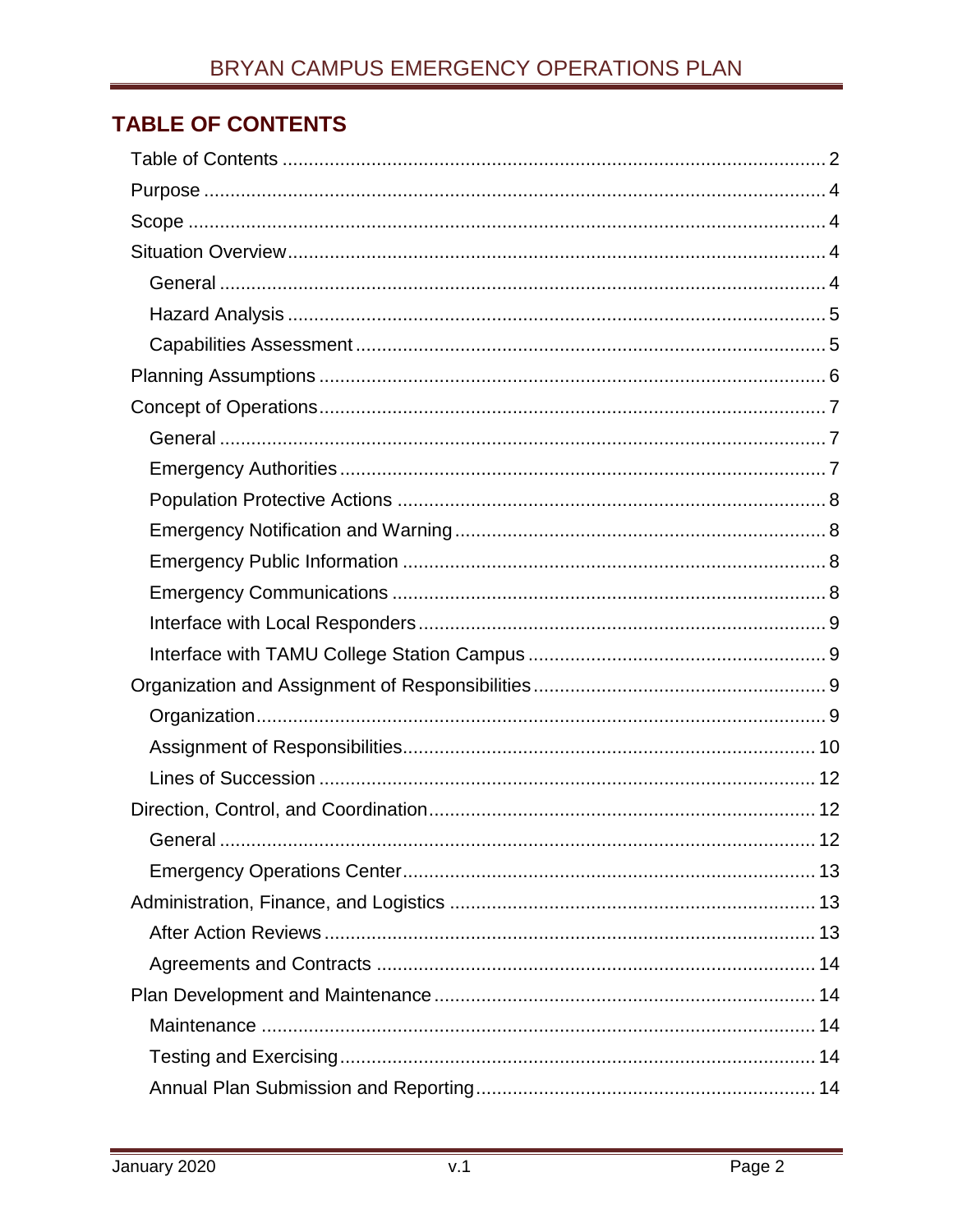# BRYAN CAMPUS EMERGENCY OPERATIONS PLAN

| Attachment 6: Hazardous Materials Incidents<br>.27 |
|----------------------------------------------------|
|                                                    |
|                                                    |
|                                                    |
|                                                    |
|                                                    |
|                                                    |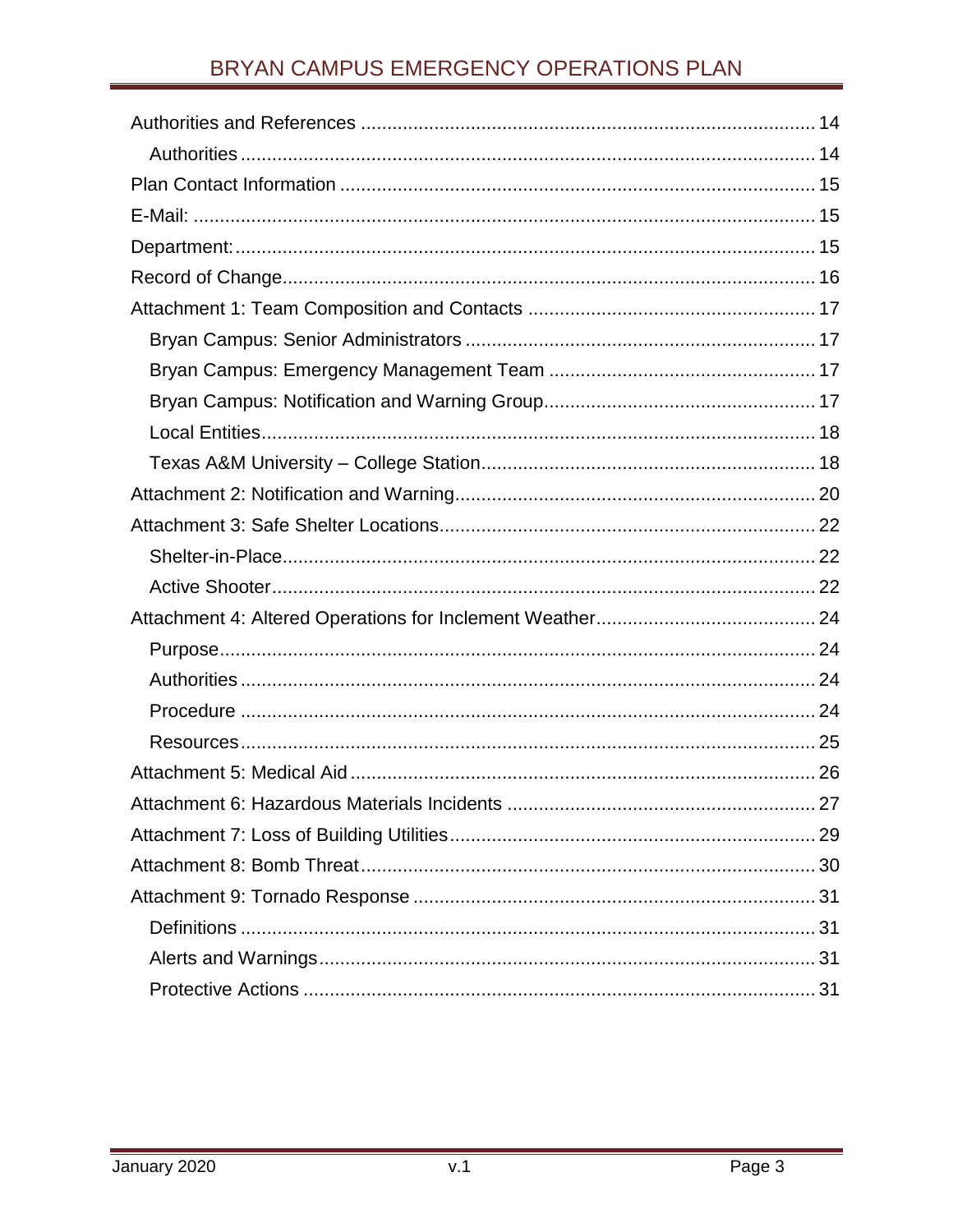# <span id="page-4-0"></span>**PURPOSE**

The purpose of this plan is to outline the Bryan Campus approach for organizing, coordinating and directing available resources toward effective emergency response operations. The plan includes an organizational structure establishing the authority and assigns responsibility for various emergency tasks. The plan is intended to provide a flexible and scalable framework, which:

- Helps prepare Bryan Campus employees, students, tenants, and visitors to successfully respond to an emergency
- Defines clear roles, responsibilities, and authorities in managing emergency situations
- Describes effective coordination among emergency organizations of the university; health system; local, state, and federal authorities for clear, rapid, factual, and coordinated communication when emergencies occur

# <span id="page-4-1"></span>**SCOPE**

The Campus has a responsibility to ensure the safety and security of its students, faculty, staff, and visitors. This scope of this plan is limited to the Bryan Campus and the immediately adjacent parking lots.

# <span id="page-4-2"></span>**SITUATION OVERVIEW**

### <span id="page-4-3"></span>**General**

The Bryan campus is located in Bryan, Texas located at 8447 Riverside Drive. The Bryan campus consists of (7) buildings: the Health Professions Education Building (HPEB), the Medical Research and Education Building (MREB), Medical Research and Education Building-2 (MREB-2), Clinical Building-1 (CB-1), MREB Annex, Central Utilities Plant, and the Telecom building.

HPEB is a four story building, with a basement, consisting of multiple lecture halls, conference rooms, office suites, and a library.

MREB and MREB-2 are connected four story buildings consisting of predominately laboratory spaces. These facilities also contain office spaces and conference rooms.

CB-1 is a four story building containing two medical clinics, as well as office suites. The building is owned and operated by Healthcare Trust of American (HTA) from which several organizations lease space. Within the facility are organizations from the Texas A&M University Health Science Center and the Texas Brain and Spine Institute (TBSI).

The Central Utilities Plant is integral to business operations. This facility provides critical utilities, such as hot and cold water, to the campus. Additionally, this facility provides office space for contracted personnel.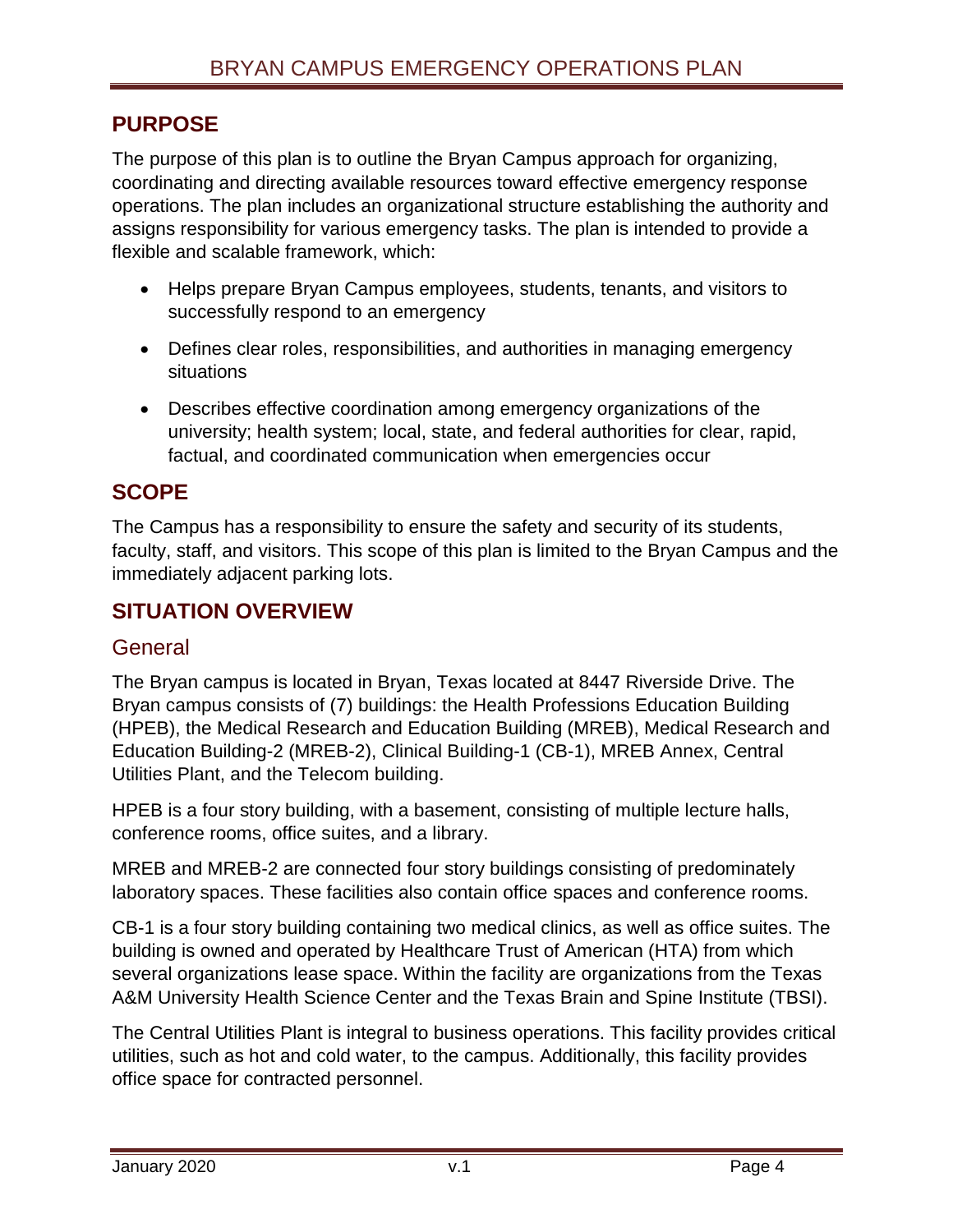# <span id="page-5-0"></span>Hazard Analysis

The Bryan campus is exposed to hazards – natural and man-made – that have the potential for disrupting the normal working operations, causing casualties, and damaging or destroying the facilities. A summary of major hazards is provided in the table below.

| <b>Hazard Type</b>        | <b>Likelihood of</b> | <b>Estimated</b>                                       | <b>Estimated</b>                    |
|---------------------------|----------------------|--------------------------------------------------------|-------------------------------------|
|                           | <b>Occurrence</b>    | <b>Impact on</b><br><b>Public Health</b><br>and Safety | <b>Impact on</b><br><b>Property</b> |
|                           | Low                  | Low                                                    | Low                                 |
|                           | Medium               | Medium                                                 | Medium                              |
| <b>Man-Made Hazards</b>   | High                 | High                                                   | High                                |
|                           |                      |                                                        |                                     |
| <b>Acts of Violence</b>   | Low                  | High                                                   | Low                                 |
| (Active Shooter,          |                      |                                                        |                                     |
| Bomb Threats, etc.)       |                      |                                                        |                                     |
| <b>Biological Release</b> | Low                  | High                                                   | Low                                 |
| <b>Civil Disorder</b>     | Low                  | Medium                                                 | Low                                 |
| <b>Cyber Security</b>     | High                 | Low                                                    | Low                                 |
| <b>HazMat Release</b>     | Low                  | Medium                                                 | Low                                 |
| <b>Structural Fire</b>    | High                 | Low                                                    | Medium                              |
| Terrorism                 | Low                  | High                                                   | Medium                              |
| <b>Utility Disruption</b> | Low                  | Medium                                                 | Medium                              |
| <b>Natural Hazards</b>    |                      |                                                        |                                     |
| Flood                     | Low                  | Low                                                    | Medium                              |
| <b>Infectious Disease</b> | Low                  | Medium                                                 | Low                                 |
| Outbreak                  |                      |                                                        |                                     |
| Tornado                   | Low                  | Medium                                                 | <b>High</b>                         |
| <b>Winter Storm</b>       | Low                  | Low                                                    | Low                                 |

\* High likelihood means the hazard happens frequently and low likelihood means the hazard rarely happens or has not happened.

\*\*High impact means significant injuries/illness or loss of life as well as a large loss of assets; whereas low impact means no impact, no injuries, minor loss of assets.

# <span id="page-5-1"></span>Capabilities Assessment

Emergency services are provided by the City of Bryan and/or Texas A&M University. The primary and secondary agencies for emergency services are listed below.

| <b>Agency Type</b>                          | <b>Primary</b>               | <b>Secondary</b>                                             |
|---------------------------------------------|------------------------------|--------------------------------------------------------------|
| <b>Emergency Medical</b><br><b>Services</b> | <b>Bryan Fire Department</b> | <b>College Station Fire</b><br>Department<br><b>TAMU EMS</b> |
| <b>Fire Services</b>                        | <b>Bryan Fire Department</b> | <b>College Station Fire</b><br>Department                    |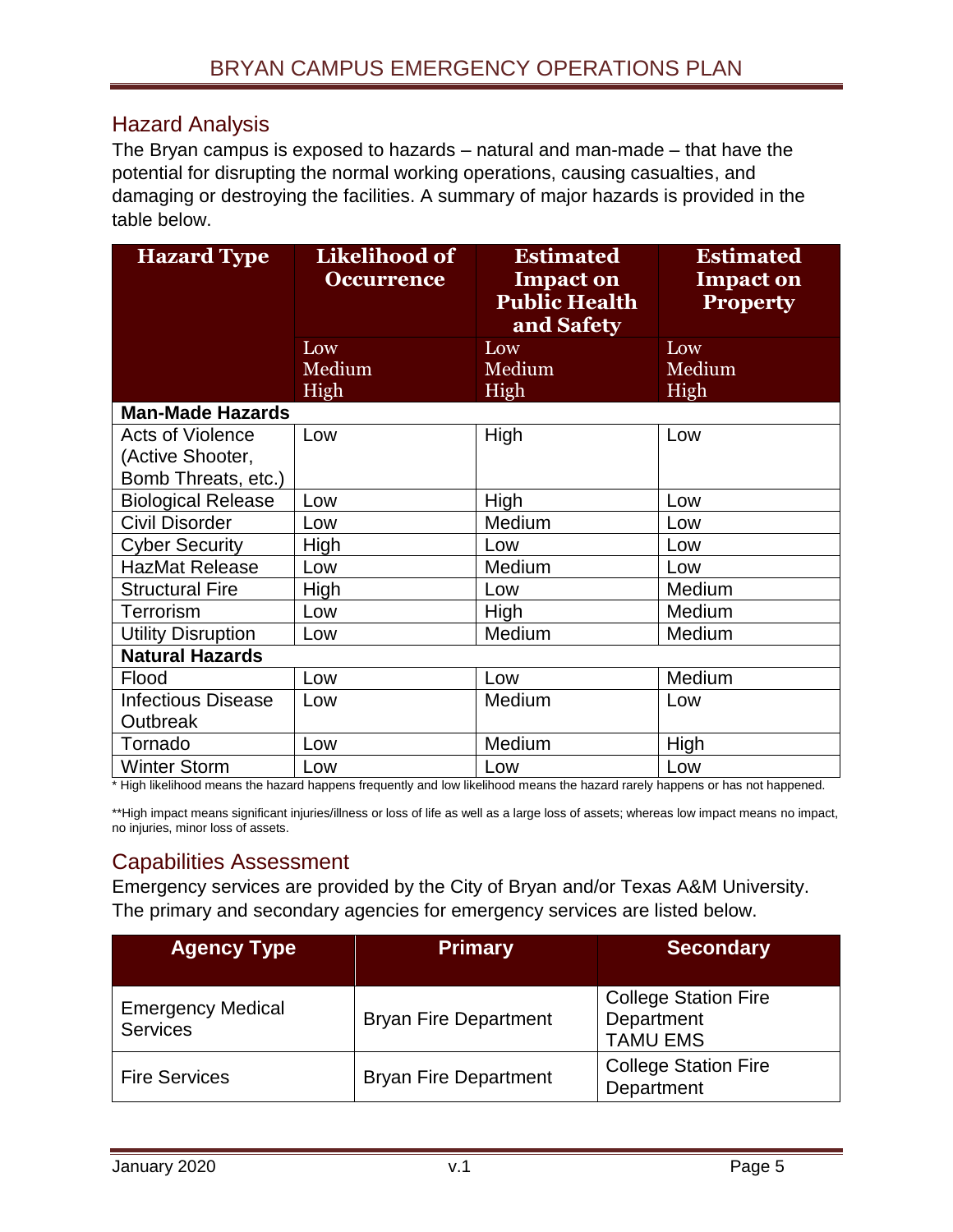# BRYAN CAMPUS EMERGENCY OPERATIONS PLAN

| <b>Agency Type</b>                 | <b>Primary</b>                                              | <b>Secondary</b>                                                              |
|------------------------------------|-------------------------------------------------------------|-------------------------------------------------------------------------------|
| Law Enforcement                    | <b>Texas A&amp;M University</b><br><b>Police Department</b> | <b>Bryan Police Department</b><br><b>College Station Police</b><br>Department |
| <b>Public Health</b>               | <b>Brazos County Health</b><br>Department                   |                                                                               |
| <b>Security Services</b>           | <b>TAMU Health Science</b><br>Center                        |                                                                               |
| Environmental Health and<br>Safety | <b>TAMU Environmental</b><br><b>Health and Safety</b>       |                                                                               |
| <b>Emergency Management</b>        | TAMU Office of Safety &<br>Security                         |                                                                               |

# <span id="page-6-0"></span>**PLANNING ASSUMPTIONS**

In addition to the planning assumptions listed in the Texas A&M University's Emergency Operations Plan, the following are planning assumptions specific to the Bryan campus.

- The Bryan campus will continue to be exposed to and subject to the impact of those hazards described above as well as lesser hazards and others that may develop in the future.
- Emergencies may occur at any time and at any place. In many cases, dissemination of warning to the public and implementation of increased readiness measures may be possible. However, some emergency situations occur with little or no warning.
- The Bryan campus is reliant on emergency services from the local jurisdictions. Therefore, it is essential to be prepared to carry out the basic initial emergency response since it may take time for emergency services to arrive.
- Proper planning and preparedness activities with local emergency services will ensure an effective and coordinated response.
- Proper mitigation actions, such as floodplain management, and fire inspections, can prevent or reduce disaster-related losses. Detailed emergency planning, training of emergency responders and other personnel, and conducting periodic emergency drills and exercises can improve readiness to deal with emergency situations.
- The Bryan campus officials and representatives must recognize their responsibilities for the safety and well-being of faculty, staff, students and visitors; and assume their responsibilities in the implementation of this emergency plan.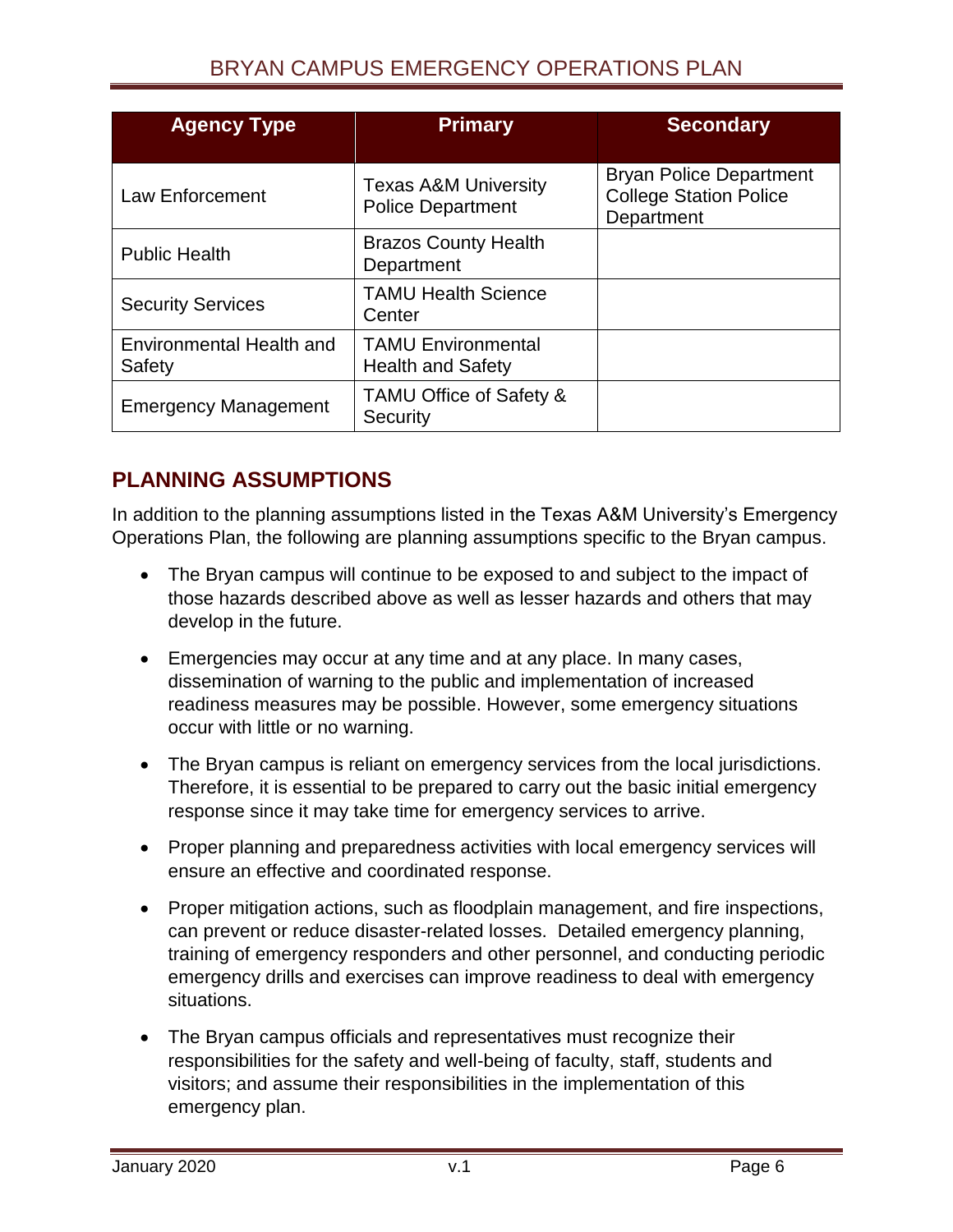Proper implementation of these guidelines will reduce or prevent disaster-related losses.

# <span id="page-7-0"></span>**CONCEPT OF OPERATIONS**

### <span id="page-7-1"></span>**General**

The Bryan campus officials and representatives have the responsibility to protect public health and safety and preserve property from the effects of an emergency. As such, the response priorities are, in order of importance:

- Protection of life and safety of students, faculty, staff and visitors;
- Secure critical infrastructure and facilities which are, in priority order:
	- o Facilities critical to campus health and safety;
	- $\circ$  Facilities that are critical to supporting an emergency response;
	- o Classrooms and research facilities; and
	- o Administration facilities
- Resume teaching and research programs.

In order to meet these priorities, the officials and representatives must implement appropriate population protection activities (e.g. evacuations or sheltering in place), issue timely emergency notifications and warnings, coordinate emergency public information, ensure interoperable emergency communications, and coordinate with local emergency services personnel.

# <span id="page-7-2"></span>Emergency Authorities

The HSC Senior Vice President, as the campus administrator, is the primary local authority for the Bryan Campus. For rapid onset emergencies (e.g., building fire, chemical spill, active shooter, etc.), the HSC Senior Vice President or designee has the authority to:

- Alter personnel schedules in support of an emergency response; and
- Identify trained personnel as deemed essential for maintaining critical campus operations.

For emergencies with longer lead times (e.g., winter weather, hurricanes, etc.), the HSC Senior Vice President will generally follow the actions of Texas A&M University. However, there may be instances in which the HSC Senior Vice President may alter campus operations in support of an emergency response or for the safety and wellbeing of the campus community. Specific authorities related to altered campus operations due to inclement weather can be found in Attachment 4 of this plan.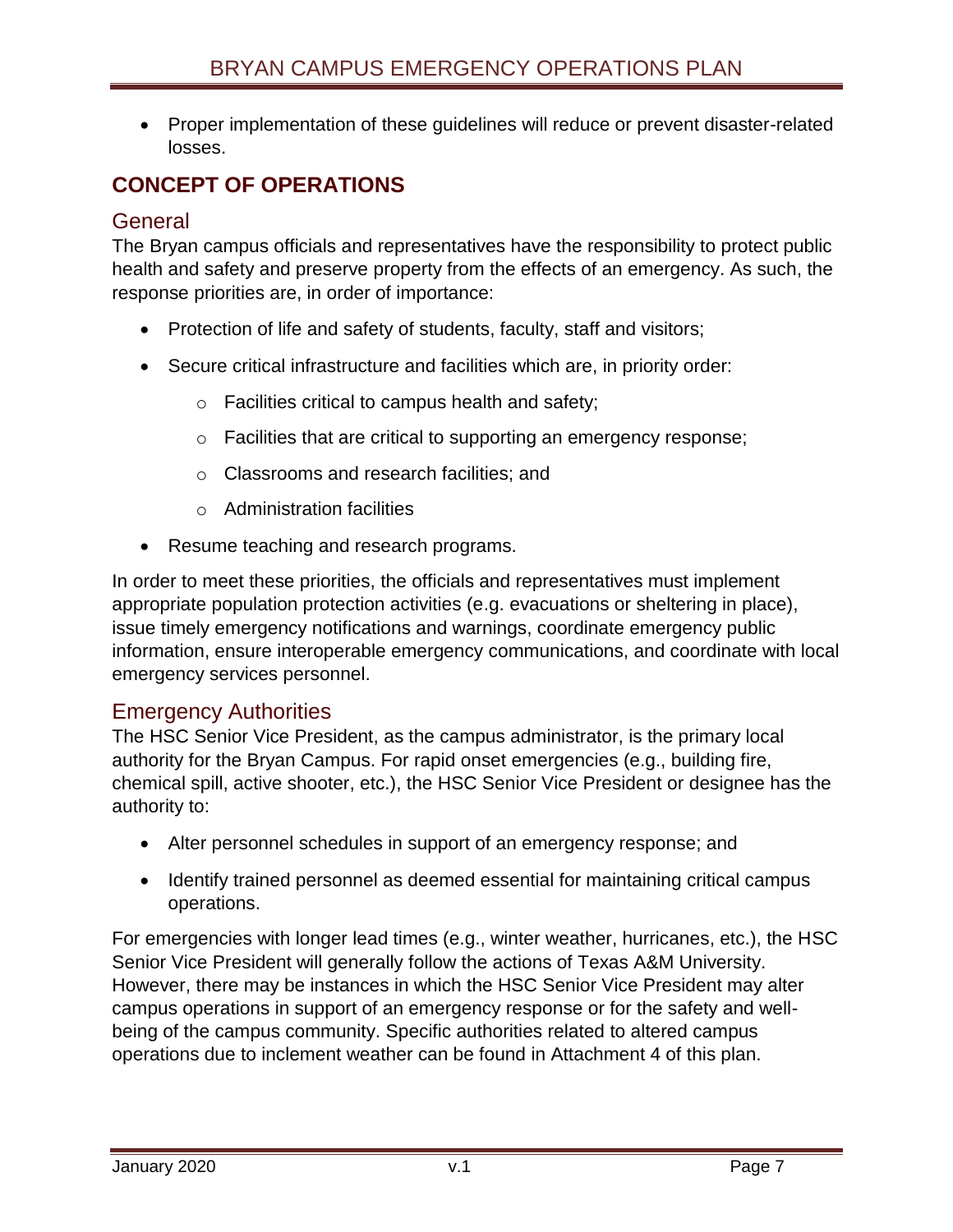Any implementation of emergency authorities, as listed above, will be communicated to Texas A&M University Executive Management and/or the Texas A&M University Office of Safety & Security.

# <span id="page-8-0"></span>Population Protective Actions

Depending on the nature of the emergency, the Bryan campus personnel may implement population protective actions, as related to their job duties, prior to the arrival of local emergency personnel. Population protective actions include:

- Partial or full evacuation in accordance with the Building Emergency Action Plans (maintained under separate titles);
- Partial or full evacuations, or sheltering-in-place for hazardous materials releases; or
- Seeking safe shelter for acts of violence, tornado warnings, etc.

See Attachment 3 for action plans regarding sheltering-in-place and safe shelter locations.

# <span id="page-8-1"></span>Emergency Notification and Warning

Immediate notifications of emergency conditions are essential to preserve the safety and security of the campus and are critical to an effective response and recovery.

Depending on the severity of an incident and the immediacy of a notification, a member of the Notification and Warning Group may issue a warning through HSC Alert based on the criteria found in Attachment 2,

Alternative methods for notification to the campus community may be implemented depending on the nature of the incident. For a list of all the warning mechanisms, see Attachment 2.

Periodic updates should be provided to the campus community utilizing the most appropriate notification method until the emergency has been resolved.

# <span id="page-8-2"></span>Emergency Public Information

All HSC related emergency situations should initially be routed through the HSC Office of Marketing and Communications. The HSC Office of Marketing and Communications will coordinate with TAMU Marketing and Communications, as appropriate.

### <span id="page-8-3"></span>Emergency Communications

Reliable and interoperable communications systems are essential to obtain the most complete information during emergencies and share information amongst the Emergency Management Team as well as the campus community and emergency response partners.

Communications Equipment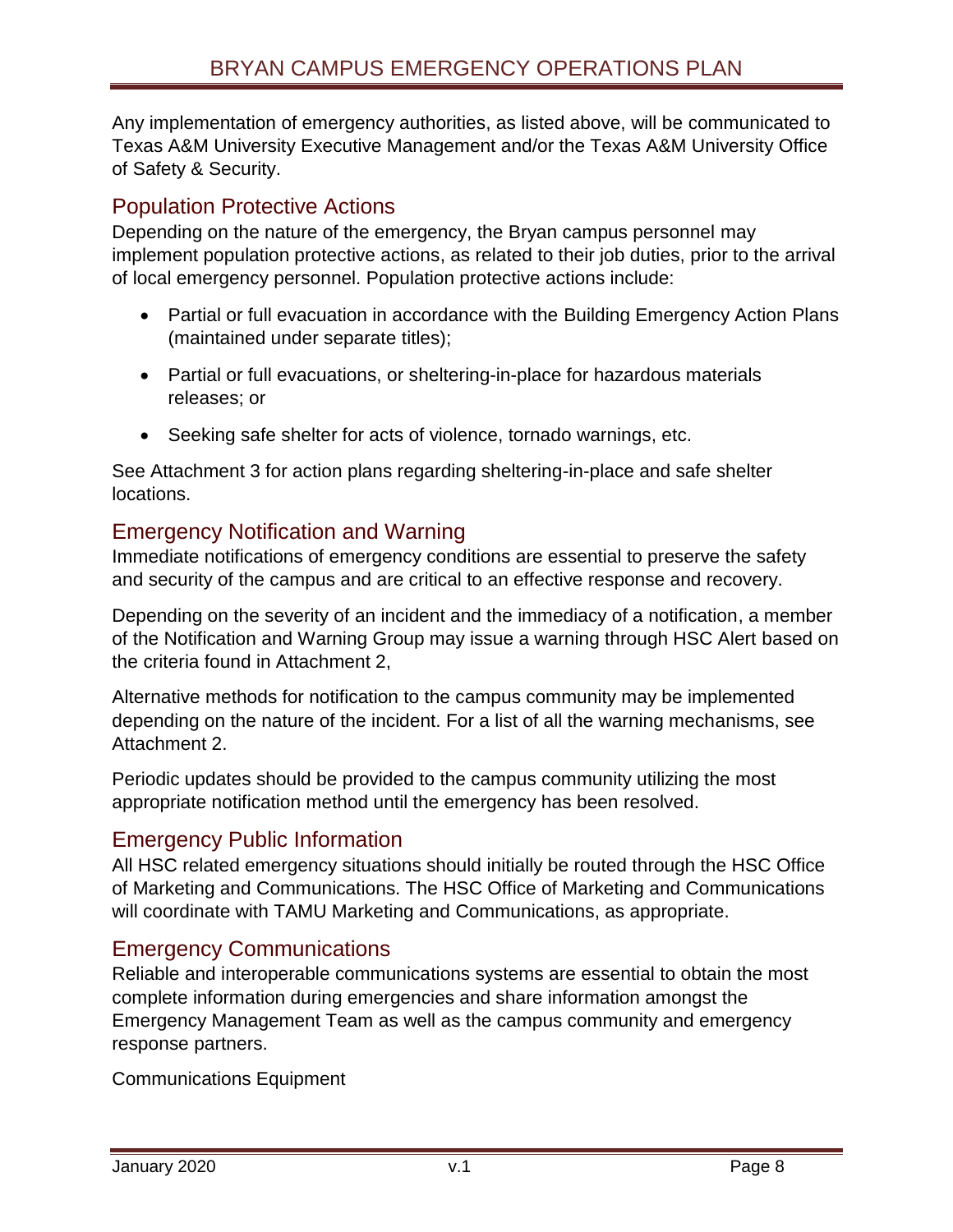- Telephones, cellular or landline, are the primary means of communication for contacting key emergency responders and Emergency Management Team members.
- 800 MHz radios utilized by facilities and security

### <span id="page-9-0"></span>Interface with Local Responders

The Bryan campus officials and representatives rely on the City of Bryan and Texas A&M University for emergency services as described in "Capabilities Assessment" above. In the event that an emergency on the Bryan campus requires law enforcement, fire, or EMS assistance, the first available person should call 911 to notify emergency responders immediately. Security should be notified immediately after calling 911 so that a security officer can serve as the initial point of contact for arriving emergency responders.

Prior to the arrival of emergency responders, members of the Emergency Management Team should take actions as appropriate per their roles and responsibilities to the incident, as listed in this plan.

Upon arrival to the campus, emergency responders may choose to establish an Incident Command Post (ICP) per their policies/procedures. The security manager, as a member of the Emergency Management Team, will serve as a liaison between the Bryan campus and local emergency responders.

### <span id="page-9-1"></span>Interface with TAMU College Station Campus

The Bryan Campus' first priority during the emergency is to protect life safety and property. After emergency actions have been initiated per the EOP, notifications to the Emergency Management Team and Senior Administrators should be made. However, additional information concerning the nature of the incident, number/type of injuries, status of the facility, etc. will be reported to the HSC Associate Vice President for Administration (a member of the Emergency Management Team) and should include status updates, as appropriate, until the situation is resolved. The HSC Associate Vice President for Administration will forward updates to the Senior Administrators and to the TAMU Associate Vice President for Safety & Security for routing to the Texas A&M University Executive Management.

# <span id="page-9-2"></span>**ORGANIZATION AND ASSIGNMENT OF RESPONSIBILITIES**

#### <span id="page-9-3"></span>**Organization**

#### **Senior Administrators**

HSC Senior Vice President

#### **Emergency Management Team**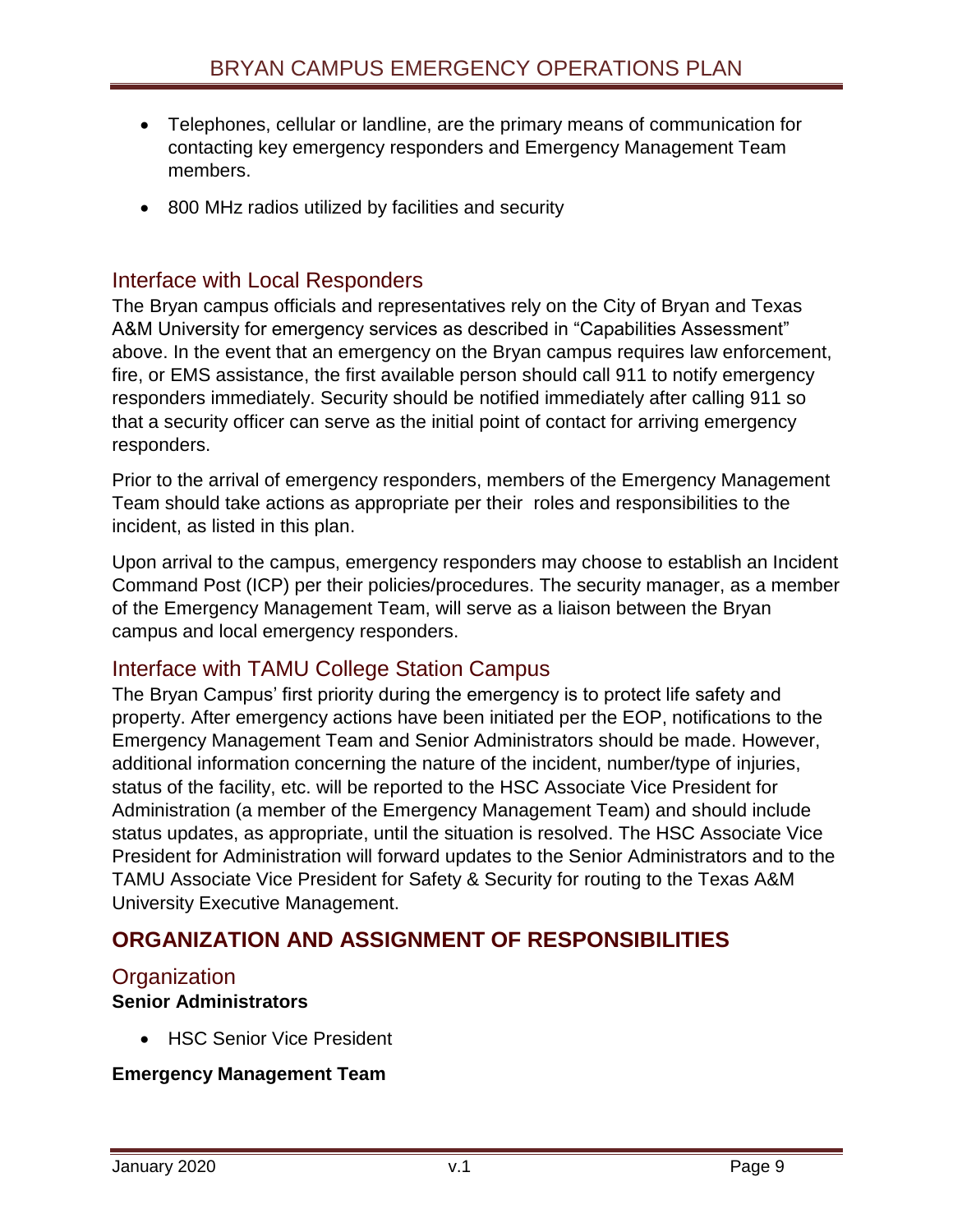The Bryan campus officials and representatives have identified key individuals to be members of the Emergency Management Team, to act in their specific roles and bear the responsibilities listed below. See Attachment 1 for a list of Emergency Management Team members and their contact information.

### **Notification and Warning Group**

The Notification and Warning Group is a component of the Emergency Management Team. The group is comprised of individuals from HSC Security and TAMU Office of Safety & Security. This group has been trained on the use of HSC Alert and are authorized to issue an alert in accordance with HSC Alert Standard Operating Procedures. See Attachment 1 for a list of Notification and Warning Group members and their contact information.

#### **Building/Floor Proctors**

The Building/Floor Proctors are responsible for assisting with notification and safe evacuation of occupants from their offices, classrooms, or other work areas among other responsibilities as defined in the Building Emergency Action Plans (maintained under separate titles).

#### **Critical Personnel**

Any personnel may be considered critical depending on the situation. Some university employees (e.g., security, critical physical plant personnel, etc.), because of the nature of their jobs, may be identified as "critical personnel". Some individuals may be deemed critical by administration, as well.

#### <span id="page-10-0"></span>Assignment of Responsibilities **HSC Senior Vice President**

The HSC Senior Vice President, or designee, will serve as the lead of the Emergency Management Team. In this capacity, the HSC Senior Vice President, or designee, is the lead administrator for the Bryan campus and maintains authority of building operations during emergency situations.

#### **Emergency Management Team**

- Maintain this plan for presentation to and approval by the senior administrators as listed in this plan – for final approval and signature;
- Provide plan oversight; coordination with applicable stakeholders
- Create and establish annual training and exercise schedules to test functionality of the plan
- Establish building and departmental internal emergency notification lists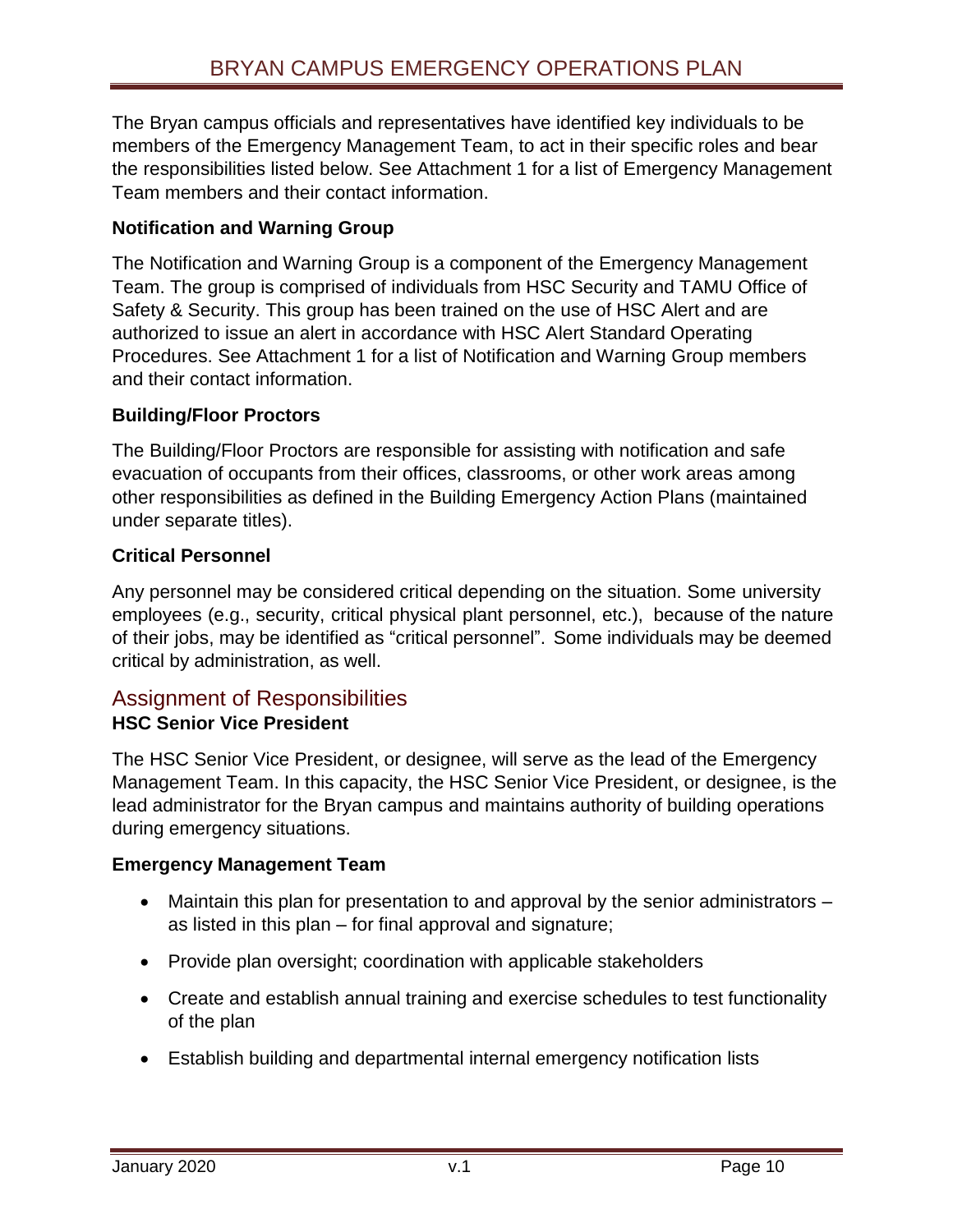- Coordinate with emergency responders and/or HSC administrators regarding, but not limited to, emergency needs, status reports, and communications.
- Obtain and distribute information to building occupants, including students, employees, and visitors.
- Maintains financial or administrative records involved in the emergency response and recovery.
- Assigns team members' roles and responsibilities to ensure continuity and support if one or more members are unavailable during an emergency.
- Report to the Bryan campus EMT emergency operations center.
- Initiate emergency notifications.
- Deploy Building/Floor Proctors for evacuation or sheltering-in-place as required.
- Immediately contact the Office of Research Compliance and Biosafety, if required
- Coordination of response associated with biohazards with bio level 3 research in MREB2
- Immediately Notify the Comparative Medicine Program, if required
- Notify TAMU Office of Safety & Security of the nature of emergency.

#### **Environmental Health and Safety (EHS)**

- Immediately contact the Director of EHS and begin assessment of the emergency condition.
- May serve as a liaison with local first responders
- Provide information to emergency responders about chemical inventories, research operations, etc. that may impact the response

#### **Security**

- Immediately contact the Director of Security and begin assessment of the emergency condition.
- Serves as a liaison with local law enforcement
- Provides access control of the building

#### **Facilities**

- Initiates procedures to secure facility for hazardous weather conditions
- Furnishes emergency power and lighting systems to the extent possible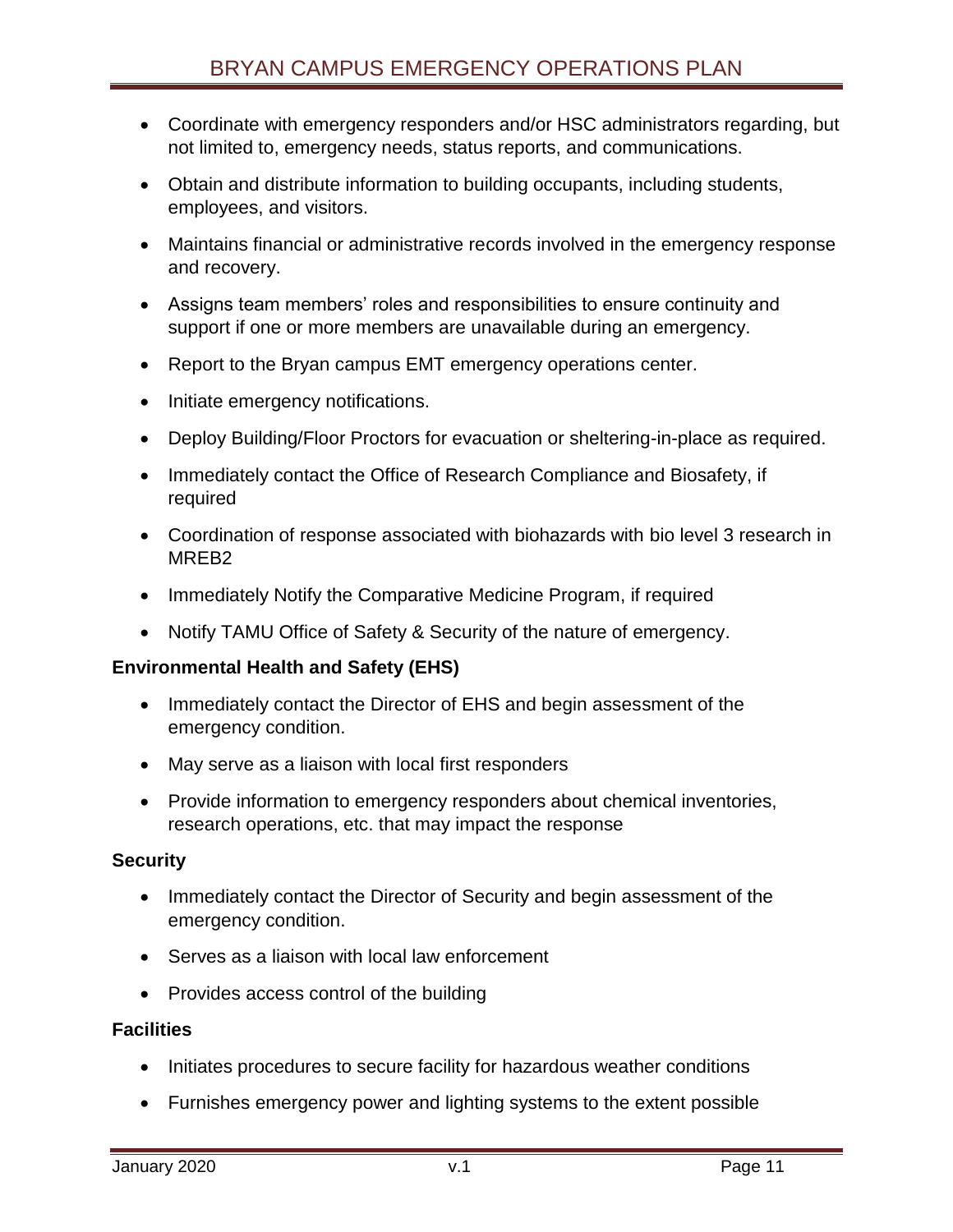- Provides technical knowledge about the facility
- Directs emergency repairs and protects equipment

### <span id="page-12-0"></span>Lines of Succession

The lines of succession does not dictate the order of notification.

HSC Senior Administration

- Primary: HSC Senior Vice President
- Secondary: Associate Vice President for Administration

Environmental Health and Safety

- Primary: Director, TAMU EHS
- Secondary: Assistant Director, TAMU EHS HSC Locations

#### **Security**

- Primary: Security, Bryan Campus
- Secondary: Security Manager, HSC

#### **Facilities**

• Primary: Manager for Facilities, Bryan Campus

#### **Utilities**

• Primary: Chief Engineer

Marketing and Communications

- Primary: Assistant Vice President for Marketing and Communications
- Secondary: Public Relations Manager

# <span id="page-12-1"></span>**DIRECTION, CONTROL, AND COORDINATION**

#### <span id="page-12-2"></span>General

The emergency management structure and communication flow will generally follow normal day-to-day operations. However, some emergency situations may require a more structured organization to facilitate communication and coordination more easily. The below diagram depicts the emergency management structure and flow of communication during an emergency.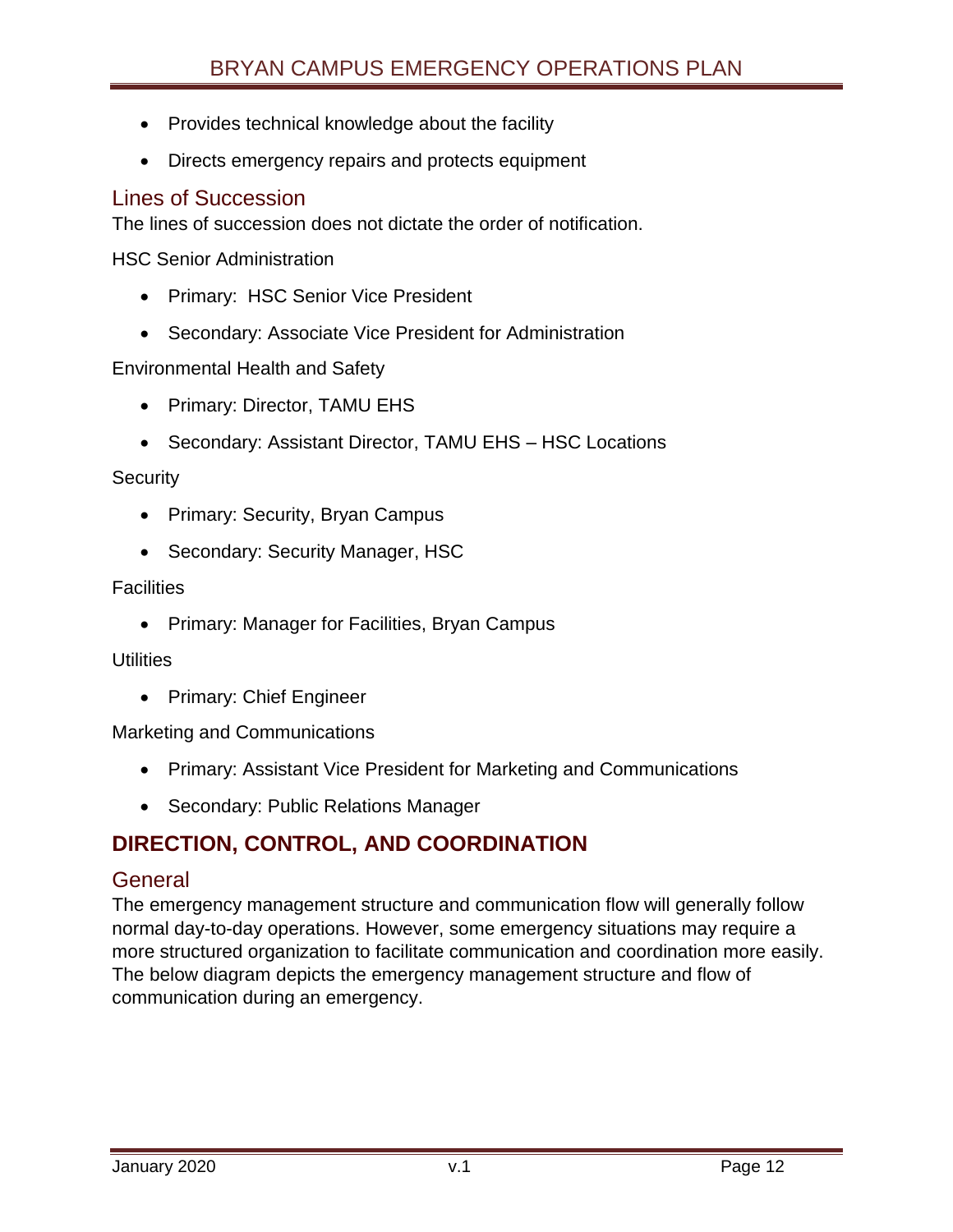# BRYAN CAMPUS EMERGENCY OPERATIONS PLAN



# <span id="page-13-0"></span>Emergency Operations Center

The primary Emergency Operations Center (EOC) is located in Room 3101 of the Clinic Building 1. The Community Emergency Operations Center (CEOC), in downtown Bryan, may serve as an alternate EOC location as necessary. The EOC serves as the centralized location in which the EMT will operate and make executive level decisions during an emergency. Response activities and work assignments will be planned, coordinated, and delegated from the EOC. During the course of an emergency, designated personnel should report directly to the EOC.

# <span id="page-13-1"></span>**ADMINISTRATION, FINANCE, AND LOGISTICS**

#### <span id="page-13-2"></span>After Action Reviews

Following an activation of the Emergency Operations Plan, members of the EMT and senior administrators shall conduct an after action review. The review of emergency responses can yield valuable feedback to the emergency planning process and enable the Bryan campus officials and representatives to improve future emergency responses. The scope of after action reviews may range from small to large depending upon the complexity of the response.

An After Action Report should be generated following the review that captures the nature of the incident, response descriptions, and outcomes – what worked well and areas for improvement – and recommendations for future planning. A copy of the report will be provided to the TAMU Office of Safety & Security. The TAMU Office of Safety & Security will submit all after action reports to the Texas A&M University System Risk Management office in accordance with Texas A&M University System Policy for Emergency Management (34.07 and 34.07.01). A copy of the report will be available through the TAMU Office of Safety & Security.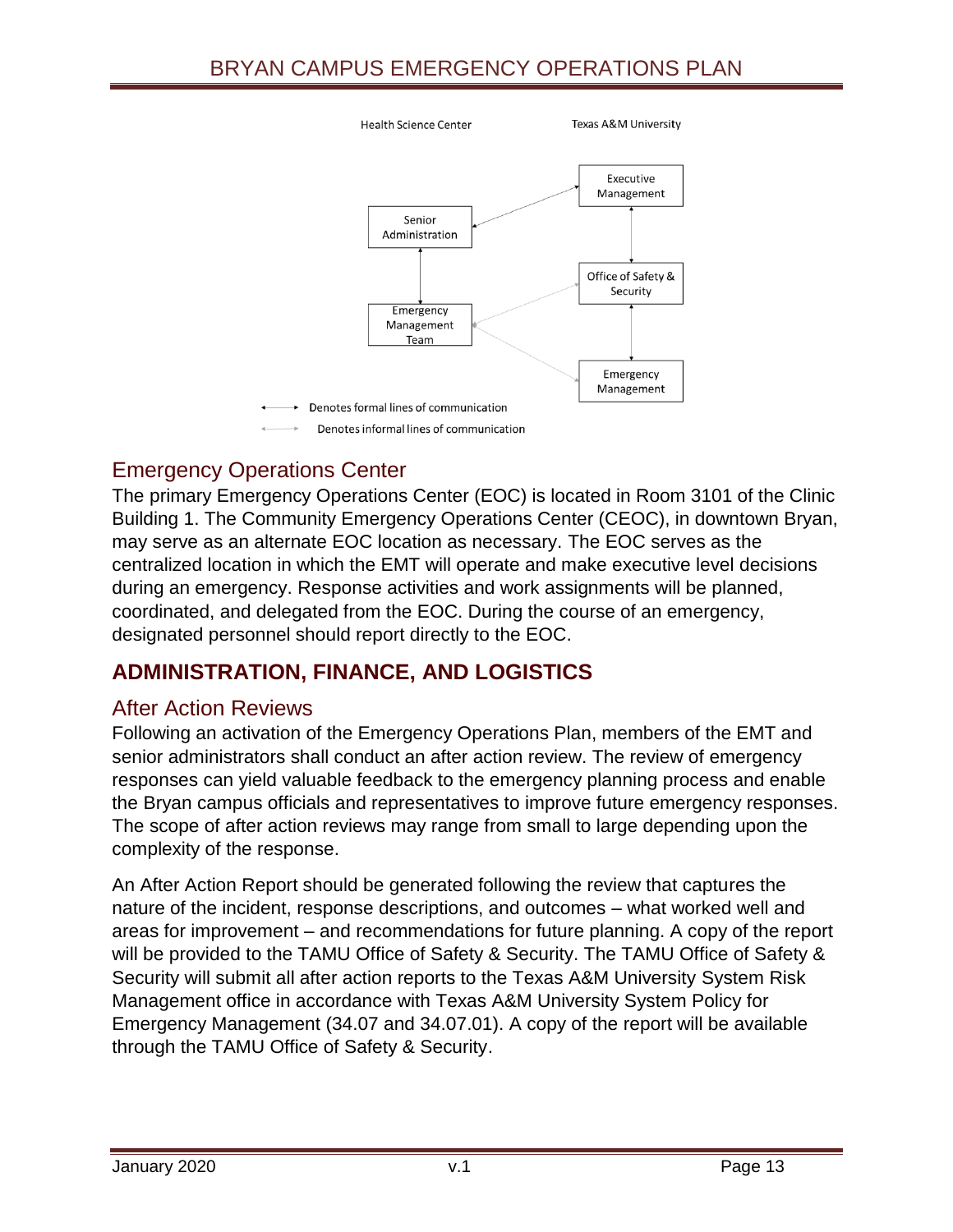### <span id="page-14-0"></span>Agreements and Contracts

- MOU with Texas A&M University for Services
- Lease agreement with Healthcare Trust of America for Clinic Building 1

# <span id="page-14-1"></span>**PLAN DEVELOPMENT AND MAINTENANCE**

#### <span id="page-14-2"></span>**Maintenance**

The Emergency Management Team is responsible for maintaining and updating this plan. The plan shall be reviewed annually and updated based upon deficiencies identified during actual emergency situations and exercises and when changes in hazards, resources, capabilities or organizational structure occur. A revised or updated plan will be provided to all departments and individuals tasked in this plan in addition to the TAMU Office of Safety & Security.

### <span id="page-14-3"></span>Testing and Exercising

With the assistance and cooperation of the TAMU Office of Safety & Security, EMT members will outline and arrange training reflective of their responsibilities for students, faculty, and staff to participate in annually.

Annual exercises will be held so EMT members can practice their skills and evaluate the adequacy of the EOP. An After Action Report (AAR) for each exercise shall be developed and submitted to the TAMU Office of Safety & Security. All exercises will be conducted in accordance with Texas A&M System Policy for Emergency Management.

# <span id="page-14-4"></span>Annual Plan Submission and Reporting

The TAMU Office of Safety & Security is responsible for submissions and reporting of required plans and executive summaries to the TAMUS Office of Risk Management in accordance with System Regulation 34.07.01 for Emergency Plans.

# <span id="page-14-5"></span>**AUTHORITIES AND REFERENCES**

### <span id="page-14-6"></span>**Authorities**

There are no additional authorities beyond those listed in the Texas A&M University Emergency Operations Plan.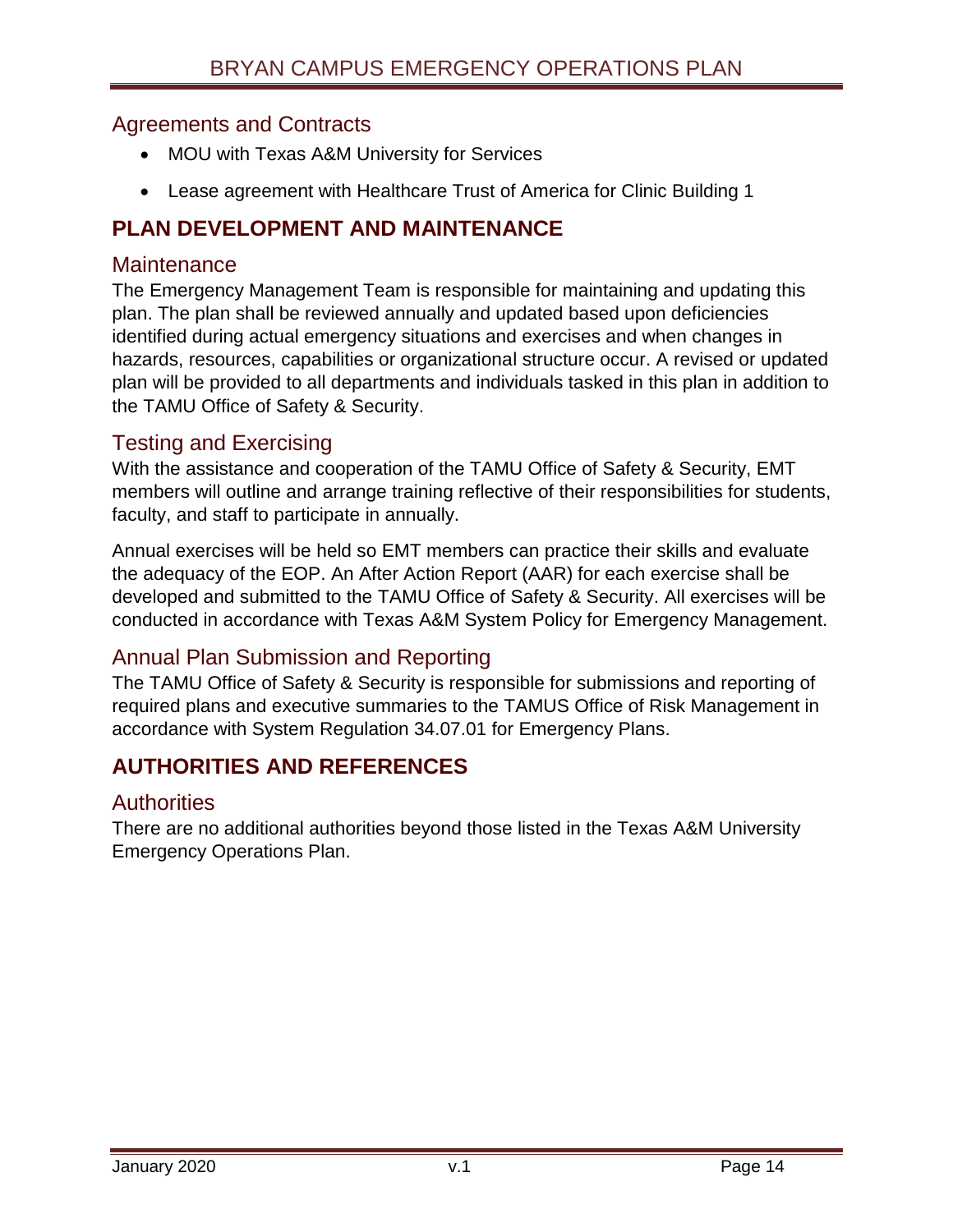# <span id="page-15-0"></span>**PLAN CONTACT INFORMATION**

<span id="page-15-2"></span><span id="page-15-1"></span>

| <b>Name and Position</b>                    | <b>Phone Number</b> | <b>Alternate Phone</b><br><b>Number</b> |  |
|---------------------------------------------|---------------------|-----------------------------------------|--|
| Leslie Lutz<br><b>Assistant EMC</b>         | 979.821.1040        | 979.218.1882                            |  |
| <b>E-MAIL:</b>                              |                     |                                         |  |
| leslielutz@tamu.edu                         |                     |                                         |  |
| <b>DEPARTMENT:</b>                          |                     |                                         |  |
| <b>TAMU Office of Safety &amp; Security</b> |                     |                                         |  |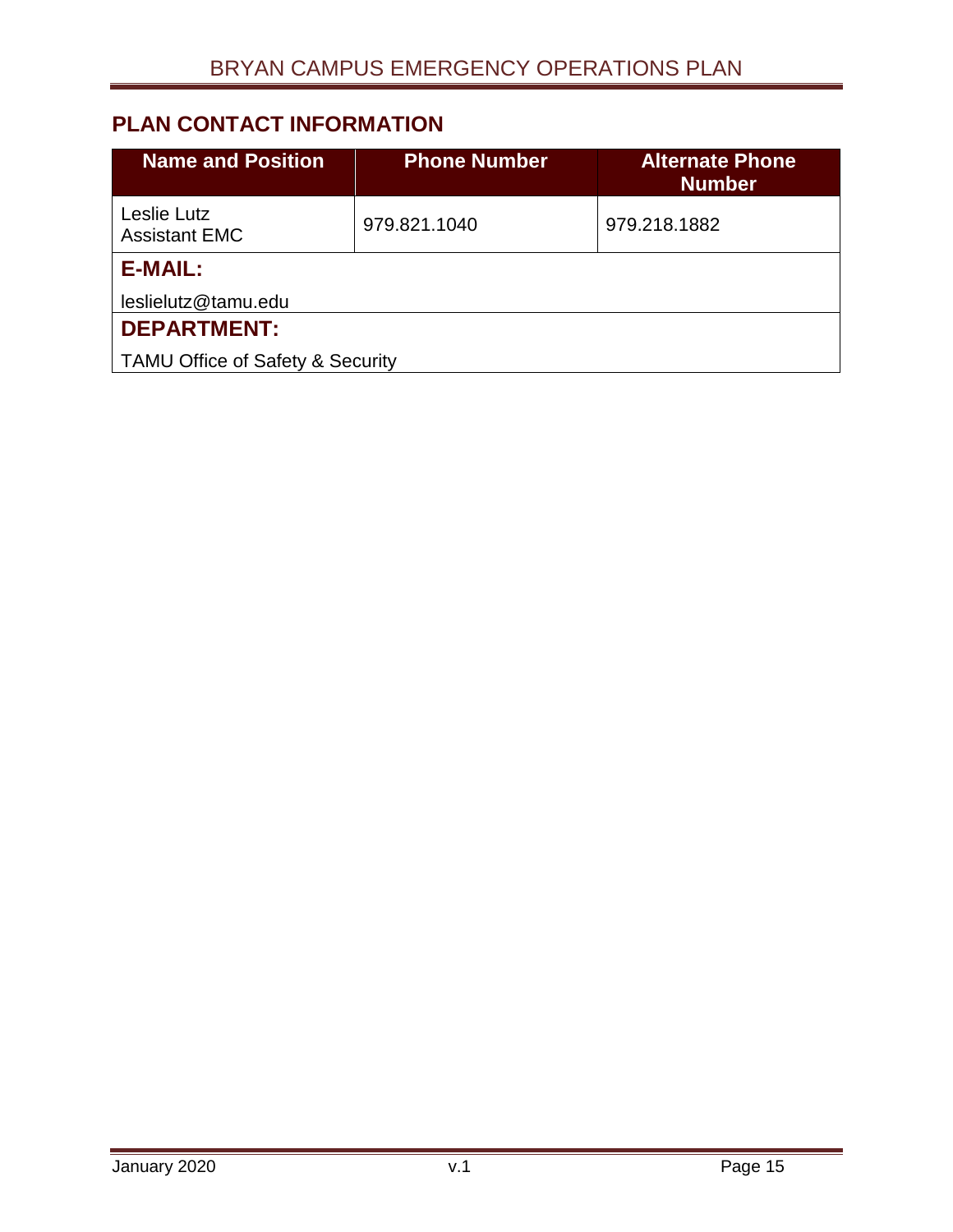# <span id="page-16-0"></span>**RECORD OF CHANGE**

| <b>Change</b> | Date of       | <b>Description of Change</b> | <b>Change</b> |
|---------------|---------------|------------------------------|---------------|
| <b>Number</b> | <b>Change</b> |                              | Made By:      |
|               | 8/23/2019     | <b>Initial Version</b>       |               |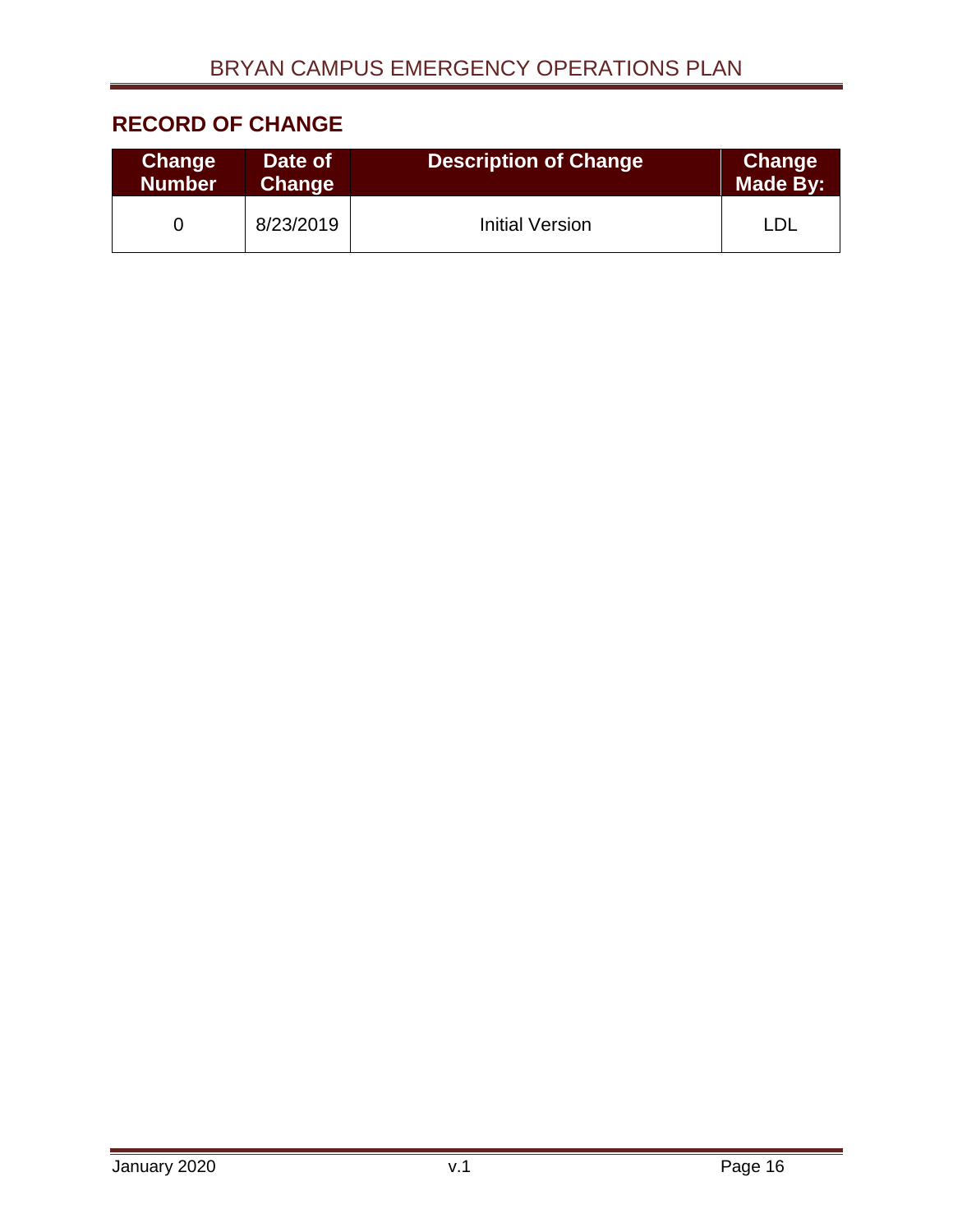# <span id="page-17-0"></span>**ATTACHMENT 1: TEAM COMPOSITION AND CONTACTS**

#### **Name Title Office Telephone Cell Phone Email Address** Greg Hartman Sieg Hartman<br>Senior Vice President 979.436.9101 512.529.0270 <u>[ghartman@tamu.edu](mailto:ghartman@tamu.edu)</u>

# <span id="page-17-1"></span>Bryan Campus: Senior Administrators

# <span id="page-17-2"></span>Bryan Campus: Emergency Management Team

| <b>Name</b><br><b>Title</b>                                             | <b>Office</b><br><b>Telephone</b> | <b>Cell Phone</b> | <b>Email Address</b>     |
|-------------------------------------------------------------------------|-----------------------------------|-------------------|--------------------------|
| Rayellen Milburn<br>Associate Vice<br>President                         | 979.436.9204                      | 979.255.4717      | rmilburn@tamu.edu        |
| <b>Sloane Williams</b><br><b>Assistant Vice</b><br>President            | 979.436.0618                      | 281.728.1595      | sloane.williams@tamu.edu |
| Mark Cervenka<br><b>Facilities &amp;</b><br><b>Construction Manager</b> | 979.436.0545                      | 979.229.7541      | cervenka@tamhsc.edu      |
| <b>Richard Lynn</b><br><b>Chief Engineer</b>                            | 979.436.9010                      | 979.450.6621      | rlynn@tamu.edu           |
| <b>Richard Brister</b><br><b>Security Manager</b>                       | 979.436.9003                      | 979.540.7876      | brister@tamu.edu         |
| Leslie Lutz<br><b>Assistant Emergency</b><br>Management<br>Coordinator  | 979.821.1040                      | 979.218.1882      | leslielutz@tamu.edu      |

### <span id="page-17-3"></span>Bryan Campus: Notification and Warning Group

| <b>Name</b><br><b>Title</b>                                     | <b>Office</b><br><b>Telephone</b> | <b>Cell Phone</b> | <b>Email Address</b> |
|-----------------------------------------------------------------|-----------------------------------|-------------------|----------------------|
| <b>Rick Brister</b><br><b>Security Manager</b>                  | 979.436.9003                      | 979.540.7876      | brister@tamu.edu     |
| <b>Matt Walton</b><br>Asst. VP, Compliance<br>& Risk Management | 979.436.9248                      | 979.739.4474      | m-walton@tamu.edu    |
| Dr. Sonny Smith<br><b>Security Director</b>                     | 713.677.7700                      | 832.457.7628      | sonnysmith@tamu.edu  |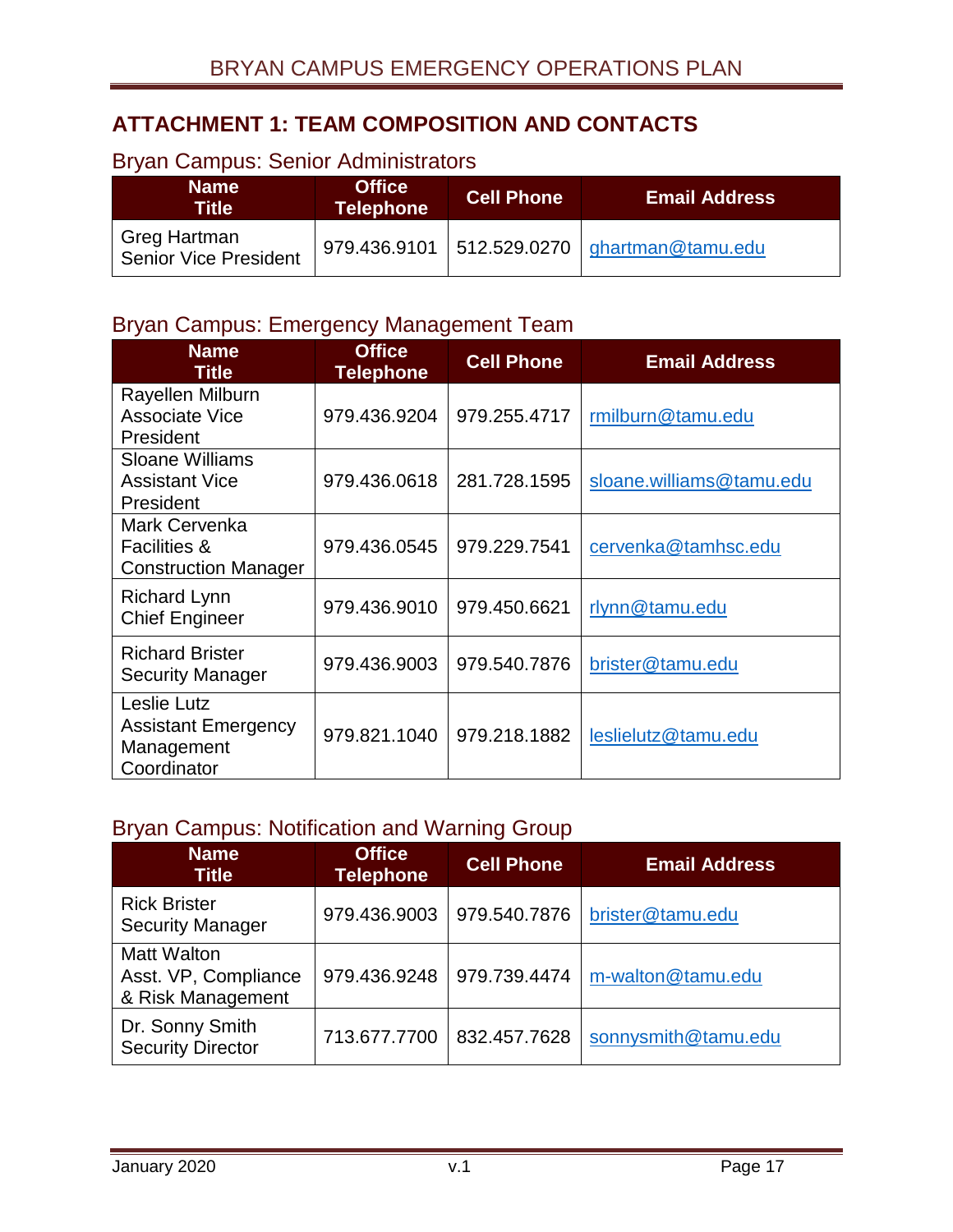# BRYAN CAMPUS EMERGENCY OPERATIONS PLAN

| <b>Name</b><br>Title'               | <b>Office</b><br><b>Telephone</b> | <b>Cell Phone</b> | ⊦Email Address                                    |
|-------------------------------------|-----------------------------------|-------------------|---------------------------------------------------|
| Leslie Lutz<br><b>Assistant EMC</b> |                                   |                   | 979.821.1040   979.218.1882   leslielutz@tamu.edu |

# <span id="page-18-0"></span>Local Entities

| <b>Entity</b>                                                        | <b>Phone Number</b> |
|----------------------------------------------------------------------|---------------------|
| <b>Colle Station Police Department</b>                               | 979.764.3600        |
| <b>College Station Fire Department</b>                               | 979.764.3700        |
| <b>Bryan Police Department</b>                                       | 979.209.5300        |
| <b>Bryan Fire Department</b>                                         | 979.209.5960        |
| <b>Brazos County Health Department</b>                               | 979.361.4440        |
| <b>Brazos County Community Emergency</b><br><b>Operations Center</b> | 979.821.1000        |

# <span id="page-18-1"></span>Texas A&M University – College Station

| <b>Name</b><br><b>Title</b>                      | <b>Office</b><br><b>Telephone</b> | <b>Cell Phone</b> | <b>Email Address</b>        |
|--------------------------------------------------|-----------------------------------|-------------------|-----------------------------|
| <b>Christina Robertson</b><br>Director, EHS      | 979.862.2062                      | 979.777.4865      | christinarobertson@tamu.edu |
| John Fellers<br><b>Assistant Director</b>        | 979.862.8116                      | 979.324.7403      | jwfellers@tamu.edu          |
| Leslie Lutz<br><b>Assistant EMC</b>              | 979.821.1040                      | 979.218.1882      | leslielutz@tamu.edu         |
| <b>Monica Martinez</b><br><b>EMC</b>             | 979.821.1040                      | 972.898.2650      | mmartinez@tamu.edu          |
| Christopher M.<br>Meyer<br>Associate VP          | 979.845.1362                      | 979.324.8728      | c-m-meyer@tamu.edu          |
| <b>Susan Gater</b><br><b>Office of BioSafety</b> | 979.458.3524                      | 414.699.2067      | gaters@tamu.edu             |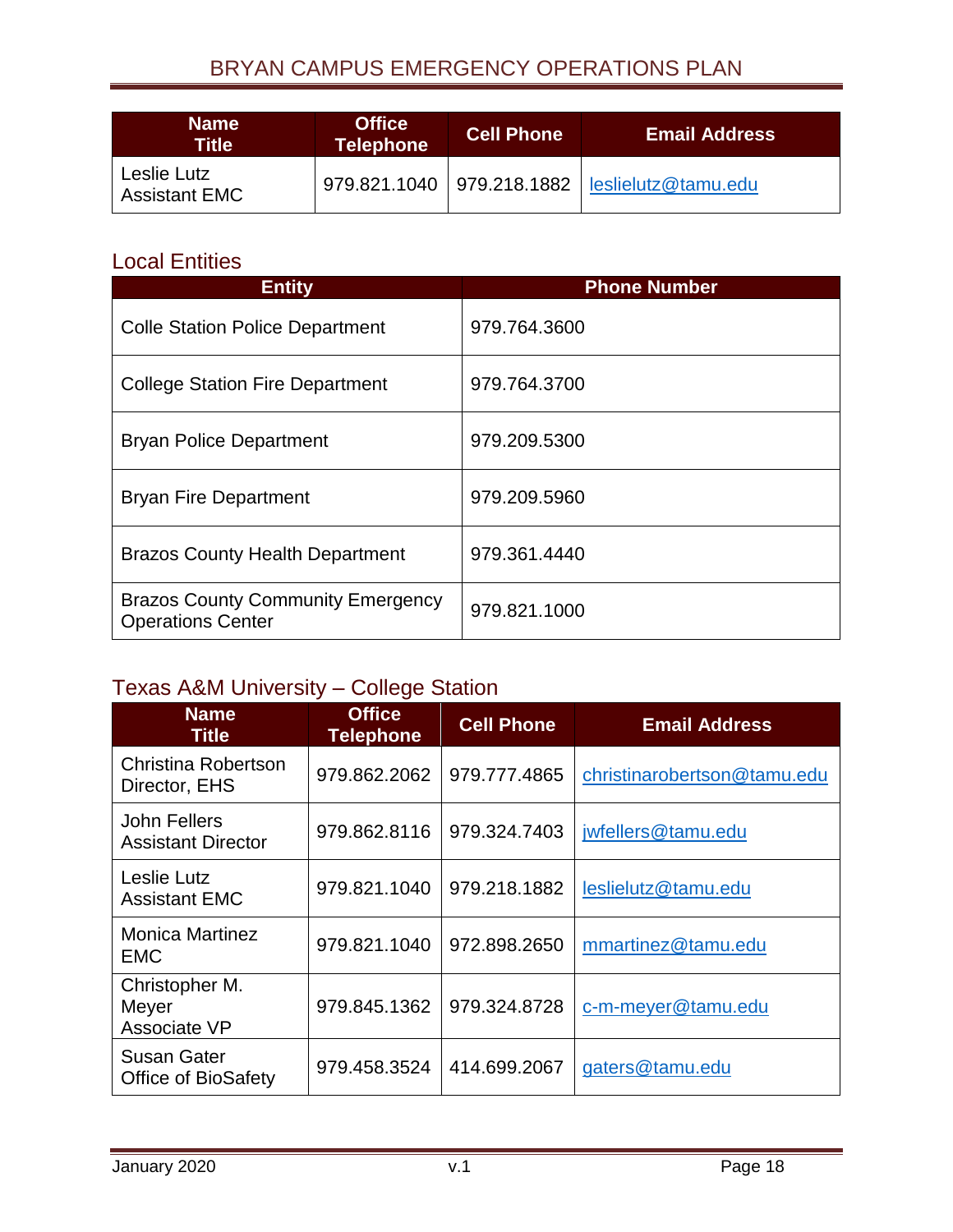# BRYAN CAMPUS EMERGENCY OPERATIONS PLAN

| <b>Name</b><br>Title'                 | <b>Office</b><br><b>Telephone</b> | <b>Cell Phone</b> | <b>Email Address</b>                        |
|---------------------------------------|-----------------------------------|-------------------|---------------------------------------------|
| Joe Pettibon<br><b>Vice President</b> |                                   |                   | 979.845.4016   979.574.8182   Jpp2@tamu.edu |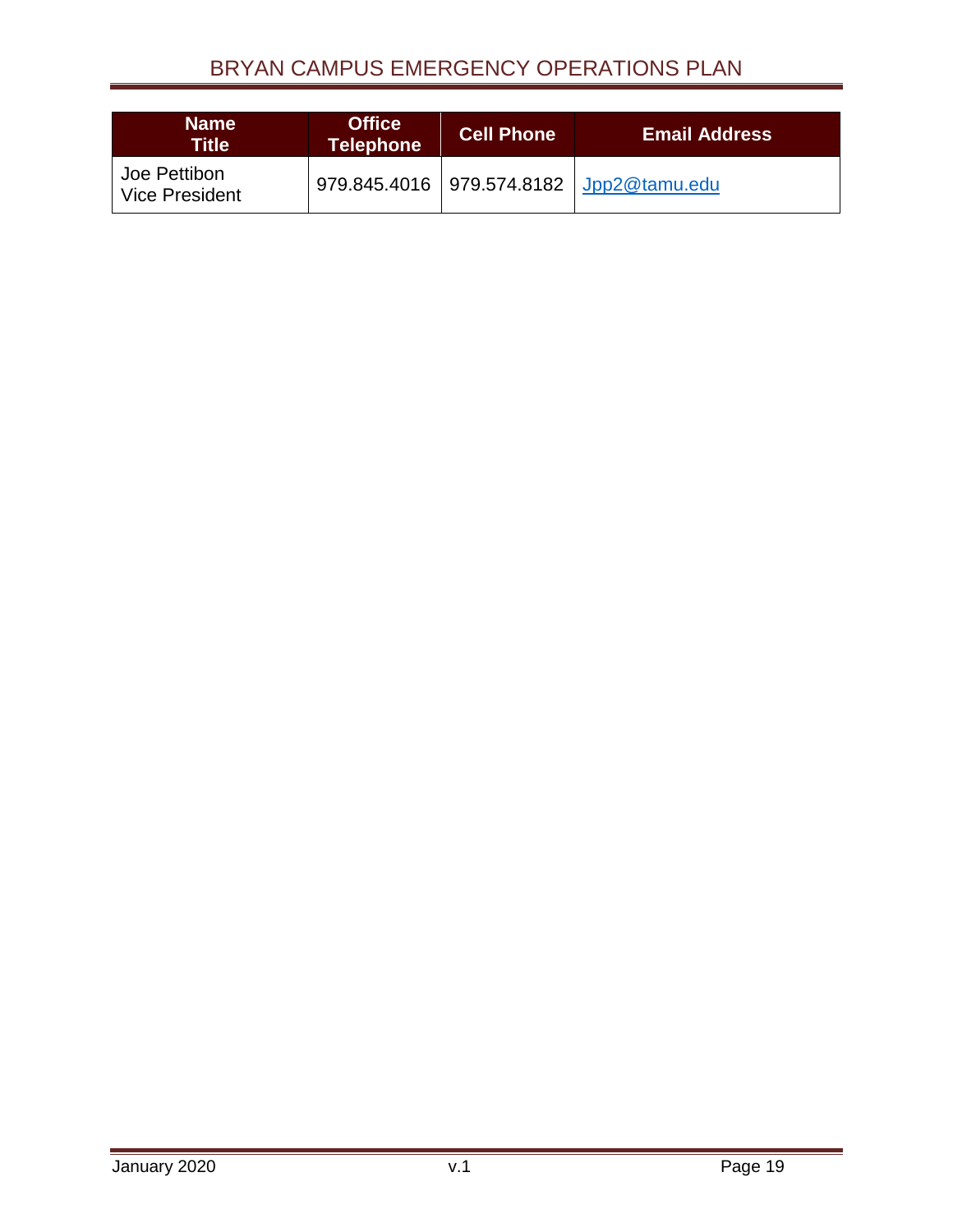# <span id="page-20-0"></span>**ATTACHMENT 2: NOTIFICATION AND WARNING**

Warning messages must be accurate, clear and consistent. All messages should include information describing the situation, actions to take, and where to get additional information.

Many warning mechanisms can be activated individually such as fire alarms and campus email. Alternatively, some of the mechanisms can be activated through HSC Alert.

The HSC maintains a robust warning system. Therefore, below is a non-comprehensive listing of available warning mechanisms.

- Text Messages\*
- Email\*
- HSC Website
- RSS Feeds
- Social Media
- Local Media
- Building Fire Alarms

The warning mechanisms denoted above by (\*) can be activated by HSC Alert. HSC Alert is the HSC's opt-out emergency notification system that gives the HSC the ability to send emergency information advising of imminent threat to HSC components through text messaging and mass email.

Because some HSC components reside on other institutions campuses, the HSC also rely on hosting campuses to provide immediate warnings as well. Therefore, all HSC students, faculty, and staff on hosting campuses should be aware of existing warning mechanisms and should take steps to receive such warning messages.

In addition to emergency messaging, timely warnings, as defined by The Clery Act, will be issued if a situation arises (either on or off campus) which in the best judgment of the Clery Compliance Officer or designee constitutes an ongoing or continuing threat to the HSC community.

Many factors are taken into account when deciding to and how to disseminate warnings. Below are some broad considerations for warning dissemination.

- 1. Type of hazard
	- o What is the hazard? (Building fire, tornado, hazardous materials release)
	- o What is the impact to the HSC or component? (Minor, major, catastrophic)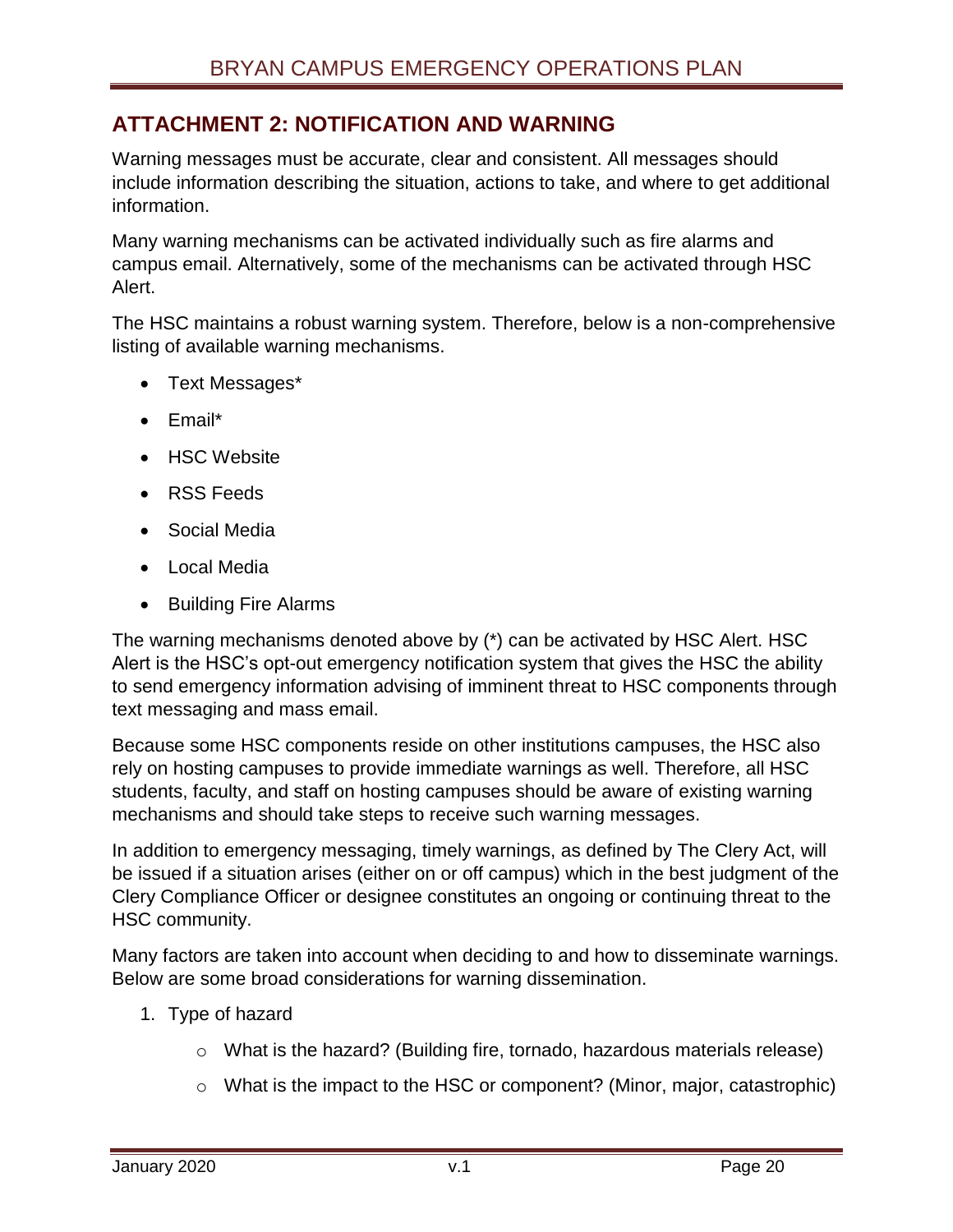- o What is the potential for the situation to worsen?
- $\circ$  Is the situation under control?
- 2. Life safety and property protection
	- o What is the potential for death?
	- o What is the potential for serious injury?
	- o What is the potential for minor injury?
	- o What is the potential for property damage?
	- o What is the potential for disruption to normal course of business?
- 3. Urgency
	- o How soon does the message need to go out? (Seconds, hours, days)
	- o Is there time for approval?
- 4. Audience
	- o Who needs to be warned? (Students, faculty, staff, administrators, tenants, guests)
	- o How many people need to be warned? (Few, dozens, hundreds, thousands)
- 5. System(s) capabilities
	- o What are the limitations of each system? (Limited audience, lengthy delivery time)
	- o How quickly can the messages be sent? (Immediately, minutes, hours)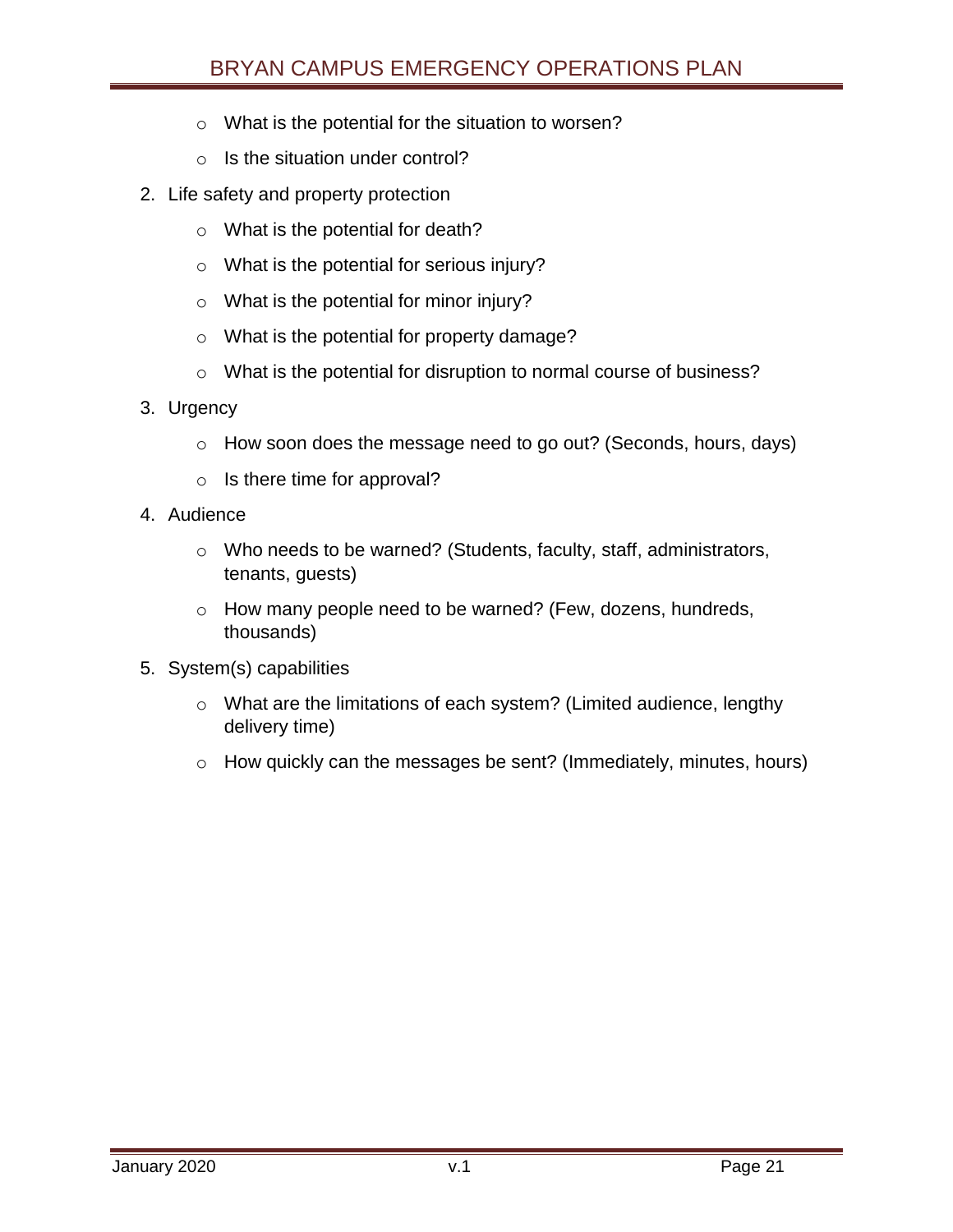# <span id="page-22-0"></span>**ATTACHMENT 3: SAFE SHELTER LOCATIONS**

In the event of severe weather (e.g., tornado), individuals should seek safe shelter within the building that is on the lowest level of the building and away from exterior walls and windows. These areas could include basements, interior corridors, restrooms, and stairwells.

### <span id="page-22-1"></span>Shelter-in-Place

When emergency conditions do not warrant or allow evacuation, the safest method to protect individuals may be to take shelter inside the building and await further instructions.

- Move indoors or remain there avoid windows and areas with glass.
- If available, take a radio or television to the room to track emergency status.
- Keep telephone lines free for emergency responders. Do not call 911 for information.

If hazardous materials are involved:

- Select a room(s) which is easy to seal and, if possible, has a water supply and access to restrooms.
- If you smell gas or vapor, hold a wet cloth loosely over your nose and mouth, and breathe through it in as normal a fashion as possible.

### <span id="page-22-2"></span>Active Shooter

During an active shooter situation, there are three things that an individual can do to protect themselves: Run. Hide. Fight.

**Run.** When an active shooter is in your vicinity:

- If there is an escape path, attempt to evacuate.
- Evacuate whether others agree to or not.
- Leave your belongings behind.
- Help others escape, if possible.
- Prevent others from entering the area.
- Call 911 when you are safe.

**Hide.** If an evacuation is not possible, find a place to hide and:

- Lock and/or blockade the door.
- Silence your cell phone.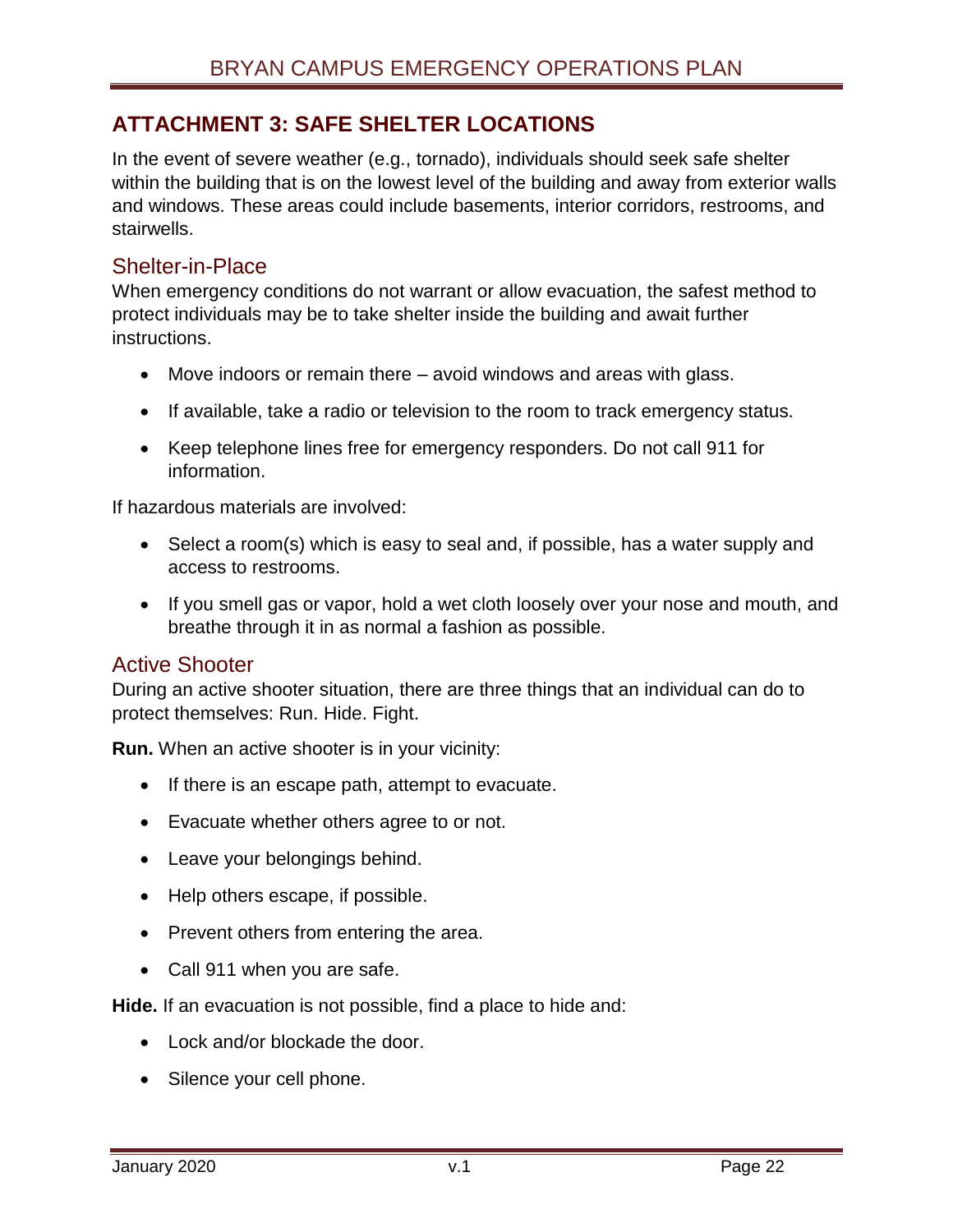- Hide behind large objects.
- Remain very quiet.

Your hiding place should:

- Be out of the shooter's view.
- Provide protection if shots are fired in your direction.
- Not trap or restrict your options for movement.

**Fight.** As a last resort, and only if your life is in danger:

- Attempt to incapacitate the shooter.
- Act with physical aggression.
- Improvise weapons.
- Commit to your actions.

Arriving law enforcement's first priority is to engage and stop the shooter as soon as possible. Officers will form teams and immediately proceed to engage the shooter, moving towards the sound of gunfire.

When law enforcement arrives:

- Remain calm and follow instructions.
- Keep your hands visible at all times.
- Avoid pointing or yelling.
- Know that help for the injured is on its way.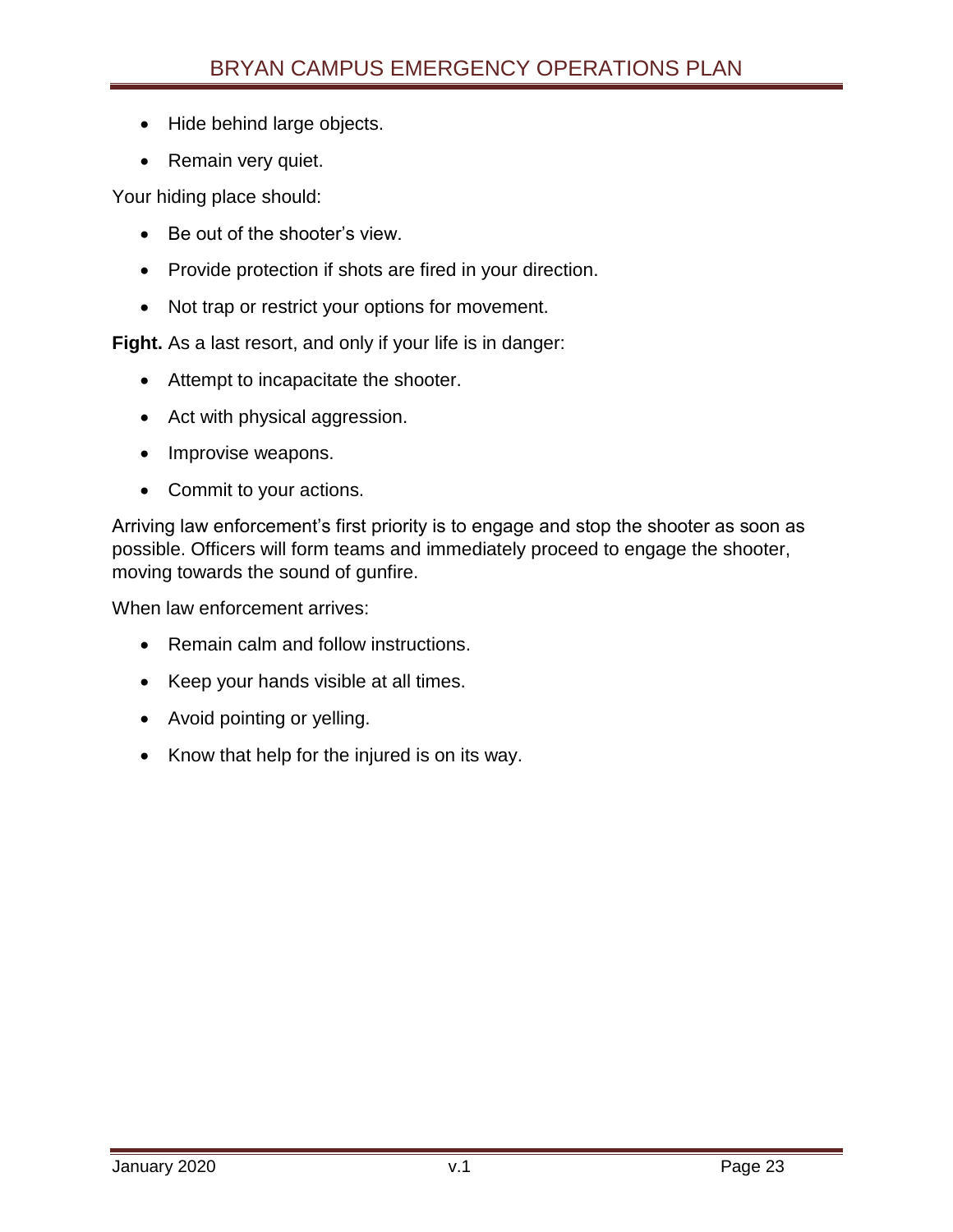# <span id="page-24-0"></span>**ATTACHMENT 4: ALTERED OPERATIONS FOR INCLEMENT WEATHER**

### <span id="page-24-1"></span>Purpose

This procedure is to outline the authorities, operations, and responsibilities for altering campus operations due to the threat of or actual inclement weather. Alteration of campus operations is defined as the early dismissal, delayed opening, or campus closure.

### <span id="page-24-2"></span>**Authorities**

Each campus retains local authority for the decisions relating to altering campus operations due to inclement weather.

Each campus retains local authority to issue an HSC Alert to the campus population regarding the altered operation.

### <span id="page-24-3"></span>**Procedure**

Each campus will:

- Monitor local weather to determine if altered campus operations are warranted.
- Coordinate their decisions to alter campus operations with other TAMU components in the same jurisdiction.
- Take into consideration the actions of local school districts or other higher education institutions.
	- $\circ$  If local school districts and/or other higher education institutions alter their operations, the respective campus may alter their operations.
	- $\circ$  If local school districts and/or other higher education institutions remain open, the respective campus should remain open.
- Notify the following individuals, via a group email or text message, of the determination of altered operations and the reason for such determination. **Note:** If the decision is made after 10pm or before 6am, the campus does not have to wait on a reply from any individual listed below to issue an HSC Alert.
	- o Raye Milburn (HSC Central Administration)
	- o Joe Pettibon (TAMU Office of the Provost)
	- o Christopher Meyer (TAMU Office of Safety & Security)
	- o Monica Martinez (TAMU Office of Safety & Security)
	- o Leslie Lutz (TAMU Office of Safety & Security)
- Issue the HSC Alert for their respective campus, if campus operations will be altered.

Upon notification of altered campus alterations, the TAMU Office of Safety & Security will:

- Notify HSC Marketing & Communications for media releases.
- Notify the HSC Webmaster to post alerts on appropriate websites.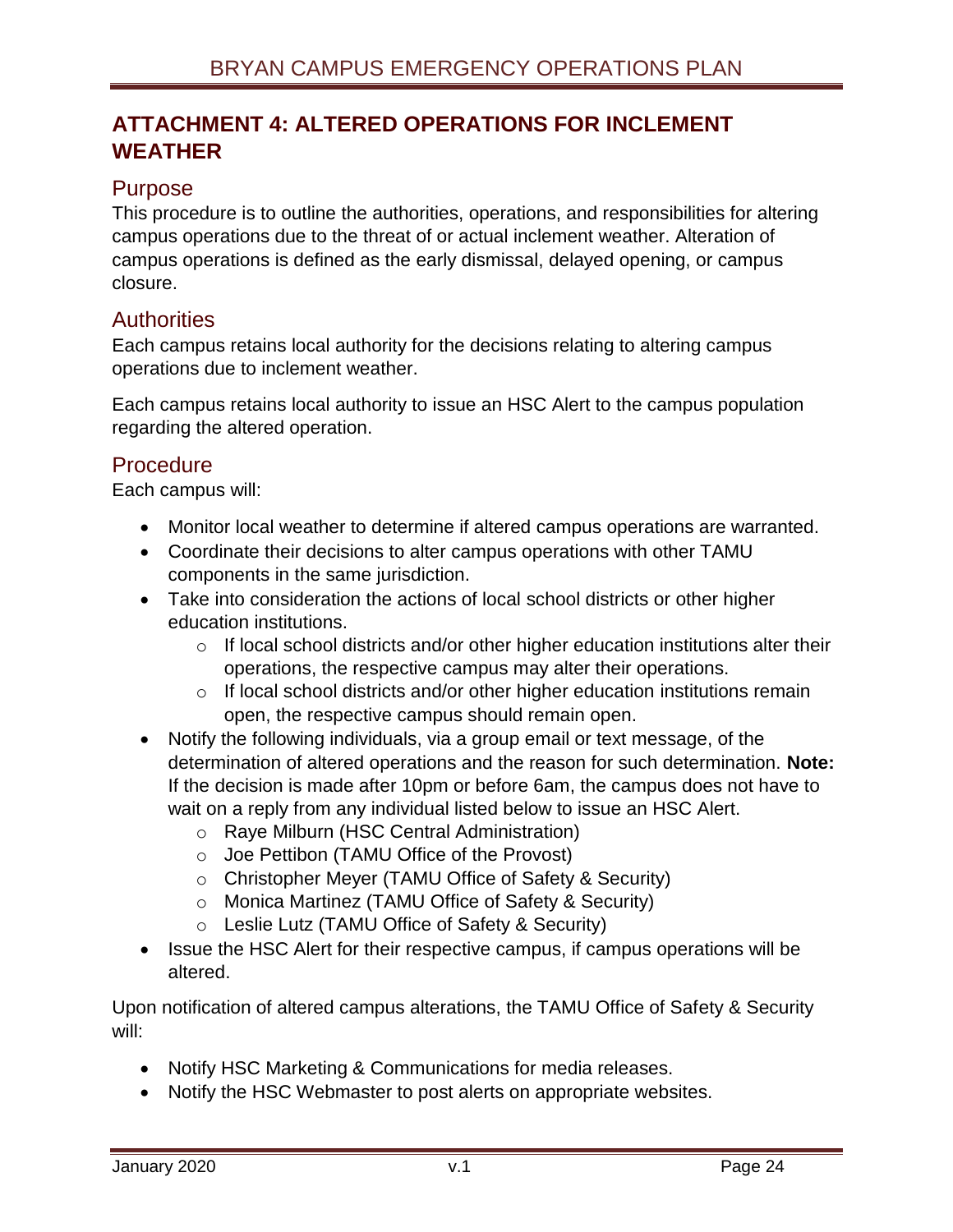Send out on HSC Alert covering multiple campuses if inclement weather impacts multiple campuses simultaneously, rather than multiple campuses sending out HSC Alerts individually.

### <span id="page-25-0"></span>**Resources**

| <b>Entity</b>                                                        | <b>URL</b>                     |  |
|----------------------------------------------------------------------|--------------------------------|--|
| <b>TAMU Emergency Public</b><br>Information                          | http://emergency.tamu.edu      |  |
| <b>Brazos County Community</b><br><b>Emergency Operations Center</b> | http://www.byceoc.org          |  |
| Local News - Weather                                                 | http://www.kbtx.com            |  |
| <b>National Weather Service</b>                                      | http://www.weather.gov/houston |  |
| <b>TXDOT Highway Conditions</b>                                      | http://www.drivetexas.org      |  |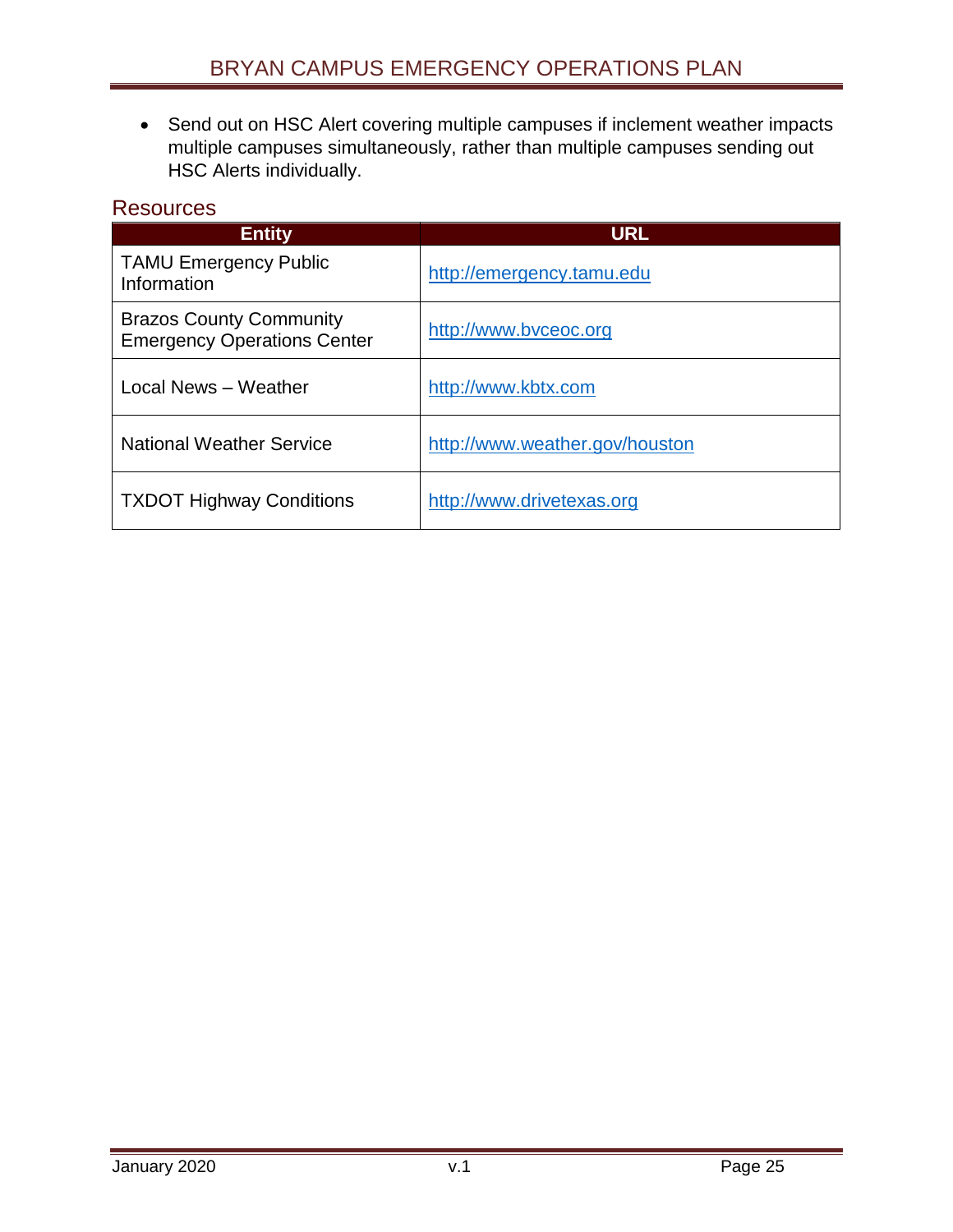# <span id="page-26-0"></span>**ATTACHMENT 5: MEDICAL AID**

For emergencies, 9-1-1 should be notified immediately. Then, Security should be notified if possible. This will allow Security to meet and escort the emergency personnel to the appropriate location.

First Aid kits are located throughout the building that may be available for use.

Automated external defibrillator (AEDs) are can be found in the following locations.

| <b>Building</b>   | <b>Floor</b>   | <b>Location</b>            |
|-------------------|----------------|----------------------------|
| CB <sub>1</sub>   |                | <b>Near West elevators</b> |
| CB <sub>1</sub>   | $\overline{2}$ | By Rm 2545                 |
| CB1               | 3              | Across from 3104           |
| CB <sub>1</sub>   | 3              | By vending                 |
| CB <sub>1</sub>   | $\overline{4}$ | <b>Near 4500</b>           |
| CB <sub>1</sub>   | $\overline{4}$ | Near stair #3              |
| MREB <sub>1</sub> | 1              | Near front elevators       |
| MREB <sub>1</sub> | $\overline{2}$ | Near front elevators       |
| MREB <sub>1</sub> | 3              | Near front elevators       |
| MREB <sub>1</sub> | $\overline{4}$ | Near front elevators       |
| MREB <sub>1</sub> | P <sub>1</sub> | Near service elevator      |
| MREB <sub>2</sub> | 1              | Near service elevator      |
| MREB <sub>2</sub> | $\overline{2}$ | <b>Near Rm 2401</b>        |
| MREB <sub>2</sub> | 3              | Near Rm 3401               |
| MREB <sub>2</sub> | $\overline{4}$ | Near Rm 4401               |
| <b>HPEB</b>       | LL             | Across from elevator       |
| <b>HPEB</b>       | 1              | Near security desk         |
| <b>HPEB</b>       | $\overline{2}$ | By elevator lobby          |
| <b>HPEB</b>       | 3              | Near front elevators       |
| <b>HPEB</b>       | $\overline{4}$ | Penthouse                  |
| <b>CUP</b>        | 1              | <b>By Office Entrance</b>  |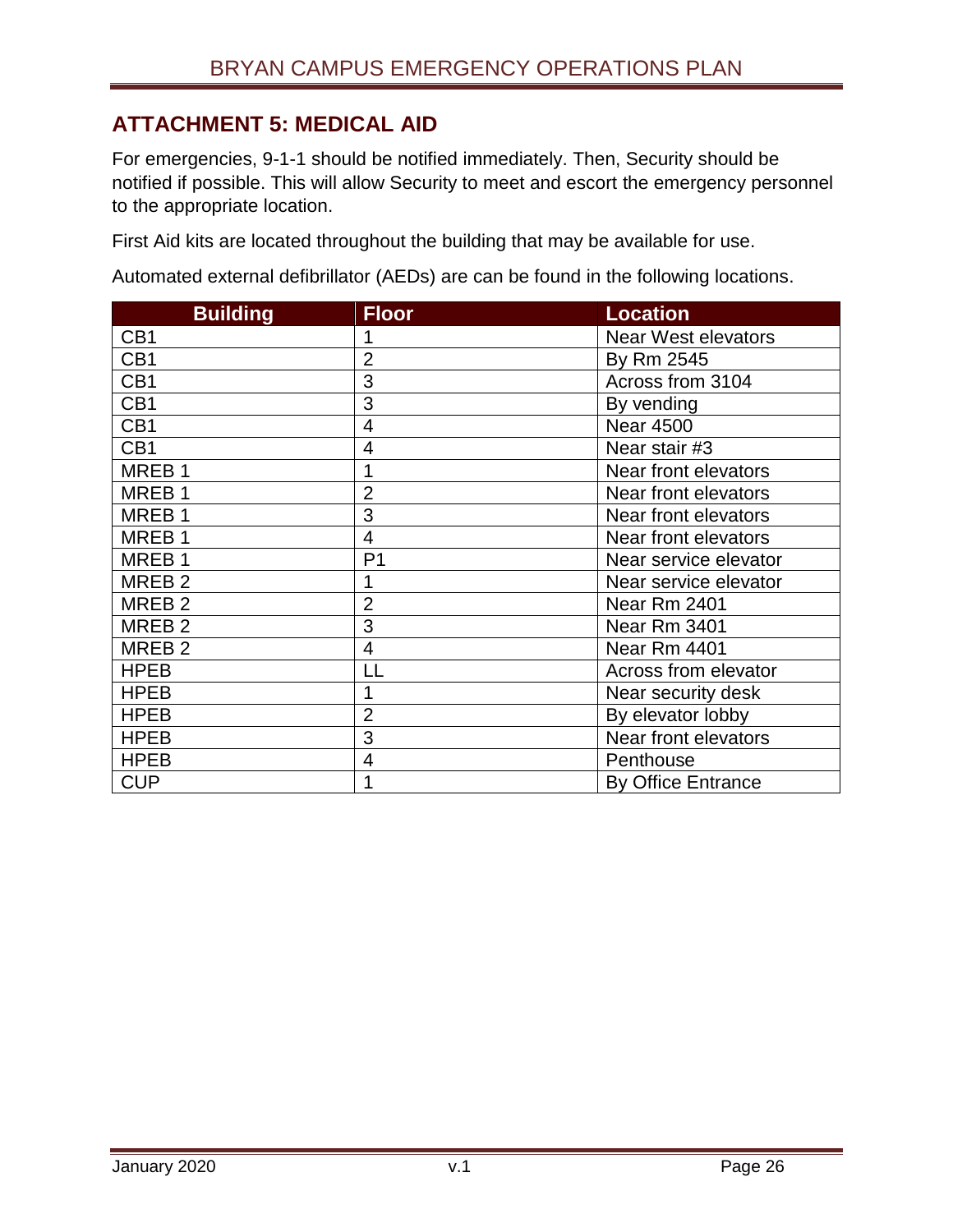# <span id="page-27-0"></span>**ATTACHMENT 6: HAZARDOUS MATERIALS INCIDENTS**

In the event of a biological release, procedures to be followed are outlined in existing plans that are maintained by the Office of BioSafety.

Each laboratory that works with chemicals and/or radioactive materials will employ its own containment/spill procedures in the event of a small unintentional release of less than 1 liter and not extremely toxic chemical or a small volume of radioactive material.

If a chemical release involves an extremely toxic chemical or in an amount larger than can be contained by laboratory personnel, TAMU Environmental Health & Safety (979.845.2132) and/or the Security Officer on duty (979.436.9000) shall be notified. The following information should be given:

- Nature of the emergency and exact location
- Name of person supplying information
- Identity and quantity of chemical released
- Information about injured personnel (if any)

Upon notification of the incident, the EHS On-call response team (979.862.1111) will respond to the emergency location, assess the emergency, and notify the appropriate response personnel.

The following procedures should be followed by all personnel.

- 1. Remove all personnel from the immediate danger area
- 2. If the chemical incident involves injury to personnel:
	- a. Dial 9-1-1 to call for an ambulance transport
	- b. Notify Security that an ambulance was called so that Security can escort the paramedics or emergency medical technicians (EMTs) to the location of the injury
	- c. Immediately decontaminate the victim with running water for at least 15 minutes or until medical assistance arrives
	- d. Send the chemical name, bottle label, or Safety Data Sheet (SDS) with the victim
- 3. Contact the EHS concerning the incident and provide the following information:
	- a. Name or other description and quantity of chemical spilled
	- b. Location of spill
	- c. Any injuries resulting from the spill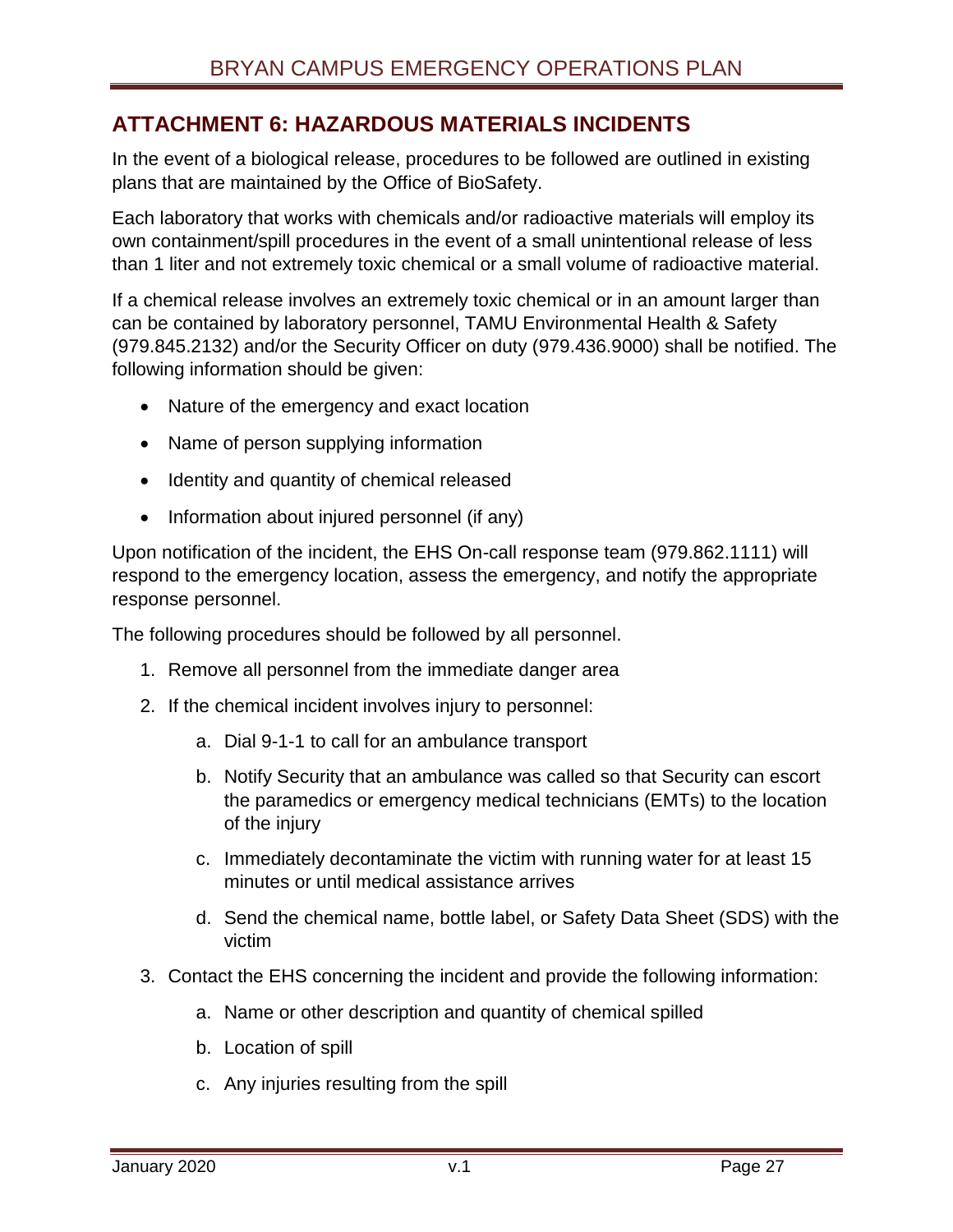- 4. Avoid breathing vapors or dust from the spilled material
- 5. If the spilled chemical is flammable, turn off all ignition and heat sources, if possible.
- 6. Leave any contaminated, or potentially contaminated, materials (e.g., lab coats, gloves, etc.) in the laboratory or area of spill
- 7. If the spill occurs in a corridor, elevator or other public area:
	- a. Close or block off the area
	- b. Notify Security
- 8. If the spill occurs after normal work hours or on weekends, notify the Security Officer on duty (979.436.9000). Provide the Security Officer with the information in Item (3). Security will notify the TAMU Communications Center at 979.845.4311.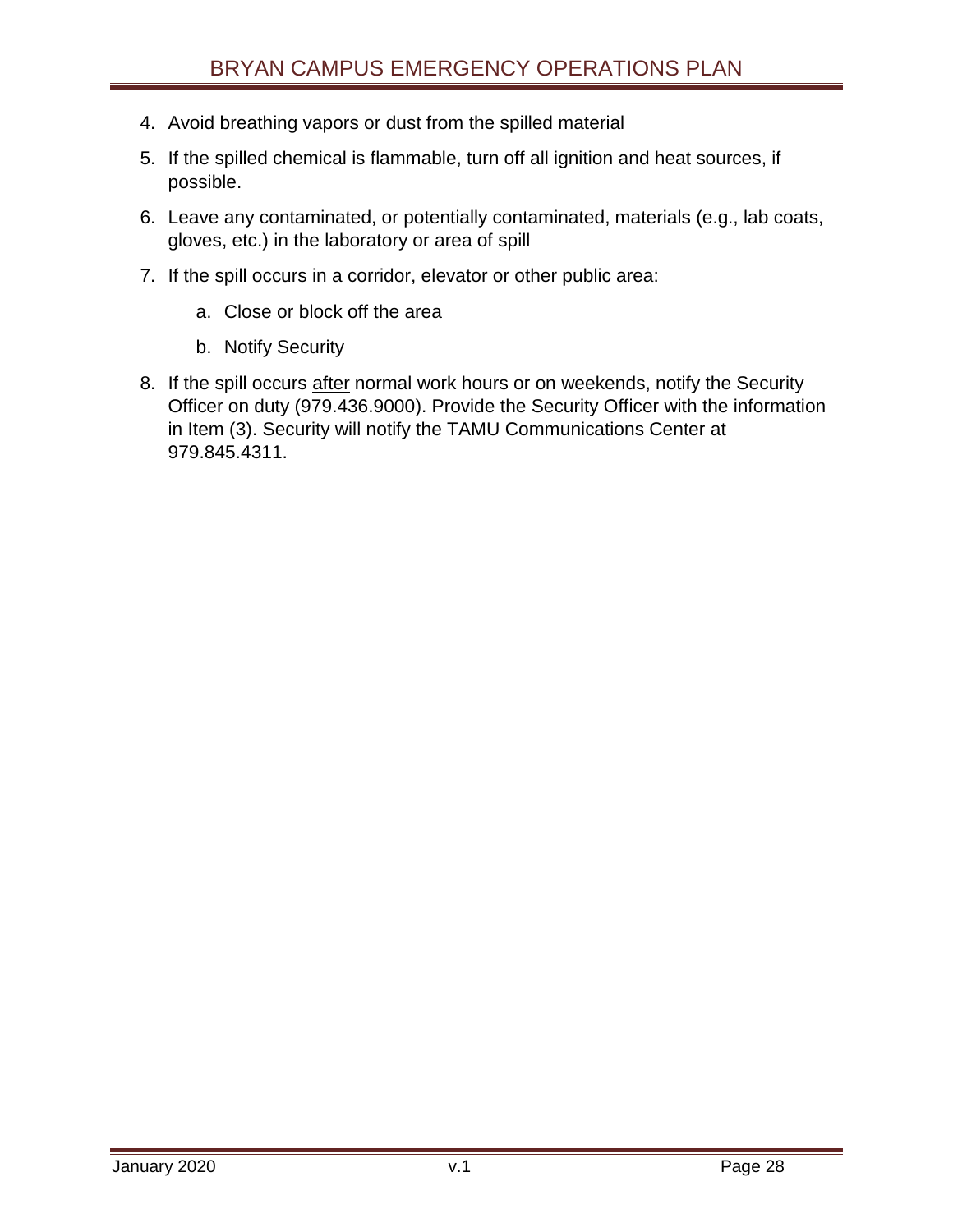# <span id="page-29-0"></span>**ATTACHMENT 7: LOSS OF BUILDING UTILITIES**

All buildings on the Bryan campus have some level of emergency generator back up. For the CB-1, only the emergency systems are on an emergency generator. For HPEB, emergency systems and minimal HVAC are on an emergency generator for freeze protection. Approximately 70% of MREB I & II are on back up generators. The Telecommunications building is 100% backed up and the Central Utilities Plant is 50% backed up by generator.

In the event the emergency generator fails to work and the facility has no power, all faculty, staff, and students should secure their area (e.g., placing perishables in refrigerators, shielding radioactive material experiments, closing chemical containers, etc.) then exit the building as soon as possible. All personnel should leave the building and congregate at the designated assembly area including essential personnel until it is determined that the building is safe for limited occupancy by the facilities manager and/or EHS.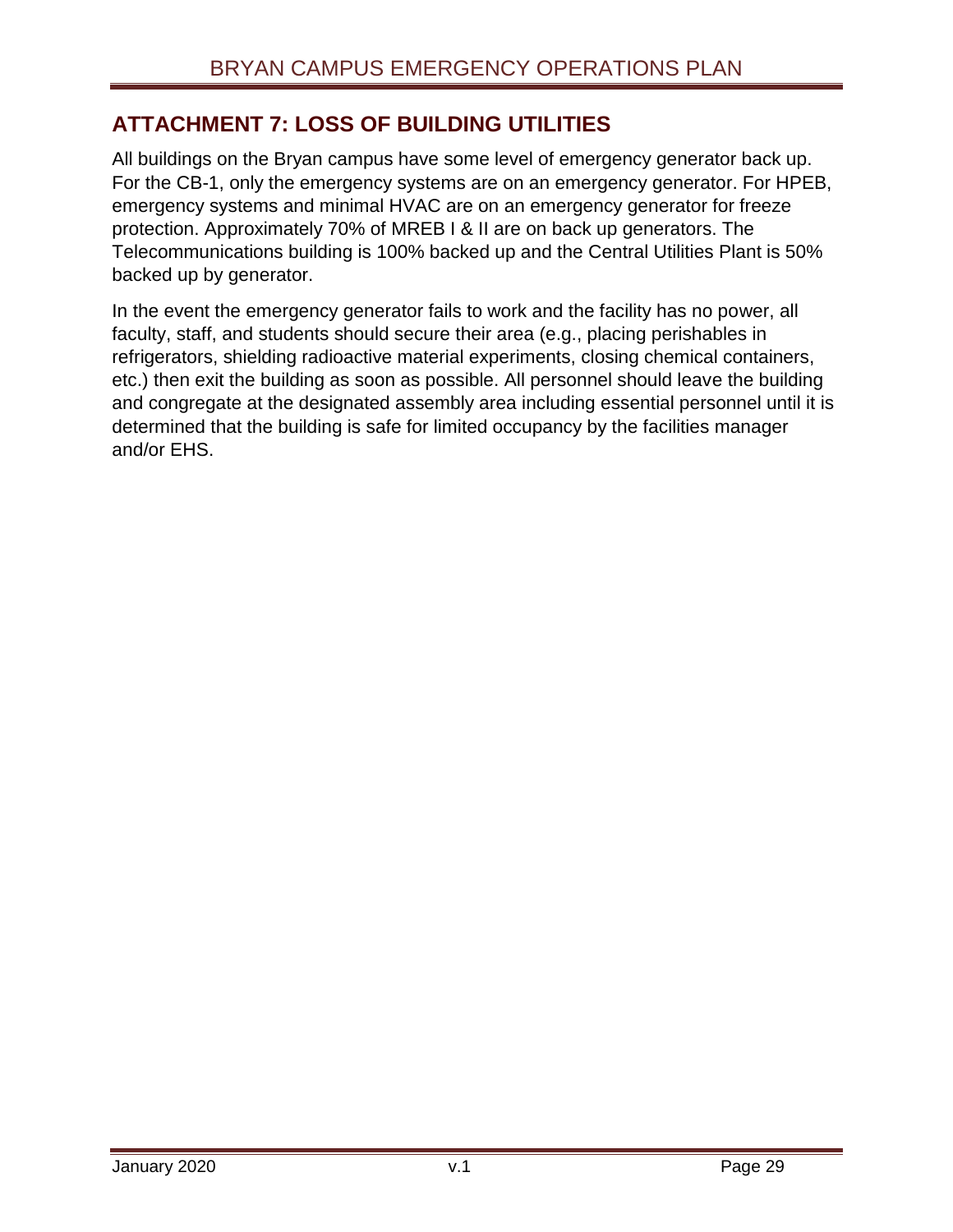# <span id="page-30-0"></span>**ATTACHMENT 8: BOMB THREAT**

Because of the seriousness of the situation and the possibility of physical injury to the parties concerned, initial precaution must be taken in the case of a bomb threat or presence of explosive devices. If an employee or a student suspects an object to be a bomb or explosive, she/he will IN NO WAY HANDLE OR TOUCH THE OBJECT.

Notify security immediately. The security manager will notify the Associate Vice President for Administration, or designee, and all areas affected.

The building or area where the object is found will be evacuated immediately in accordance with the evacuation procedures contained in the Fire Safety Plan.

Radio communication WILL NOT be used in the vicinity of suspected bombs or explosive devices. It is essential that the object NOT BE TOUCHED OR MOVED by employees or students.

Security will request emergency response assistance from Texas A&M University Police Department according to established security procedures.